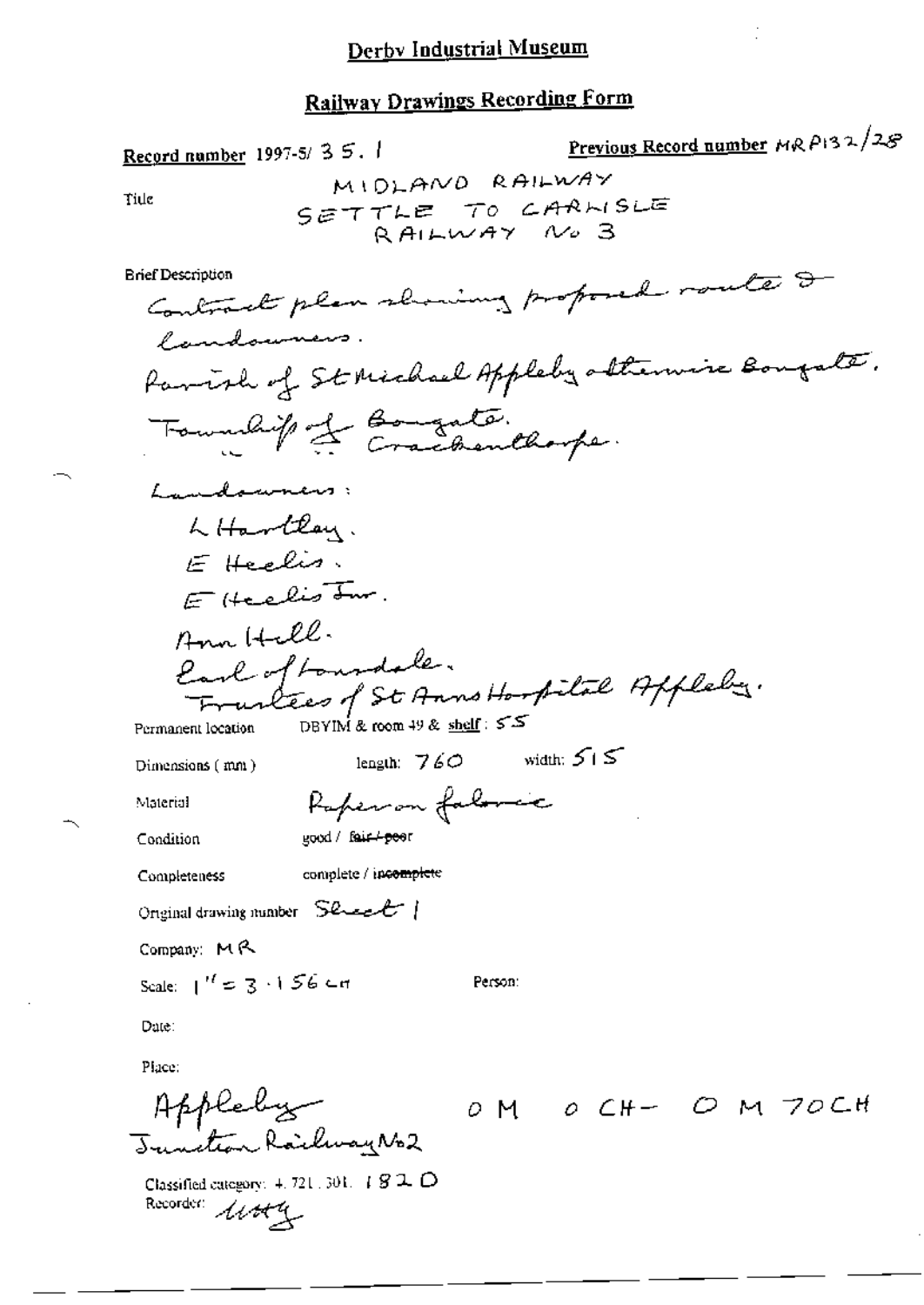Previous Record number  $H \otimes P$ (32/2 $S$ Record number 1997-5/35.2 MIDLAND RAILWAY Tide SETTLE TO CARNISLE RAILWAY No 3 Contract plan showing proposed rocke & **Brief Description** Candowners. Parish of Long Marton. Township of Branchton. Landowners: TBellas.<br>Jarcinal Earl of Loundale. R Stevenson. Mary Belles. W Hopes. 5 Atkinson. Jane Harrison. J Thomborour. R Jackson DBYIM & toom 49 & shelf:  $55$ Permanent location length:  $760$  width:  $515$ Dimensions  ${mn}$ Paper on followic Material good / fair / poor Condition complete / incomplete Completeness Original drawing number Sheet 2 Company:  $M \rightarrow$ Scale:  $1'' = 3 \cdot 156$  cm Person: Date. Place.  $OM$  70 CH - 2 M O CH

Classified category:  $4, 721, 501, 4$   $\mathcal{B}$  2.  $\mathcal{D}$ Recorder 1144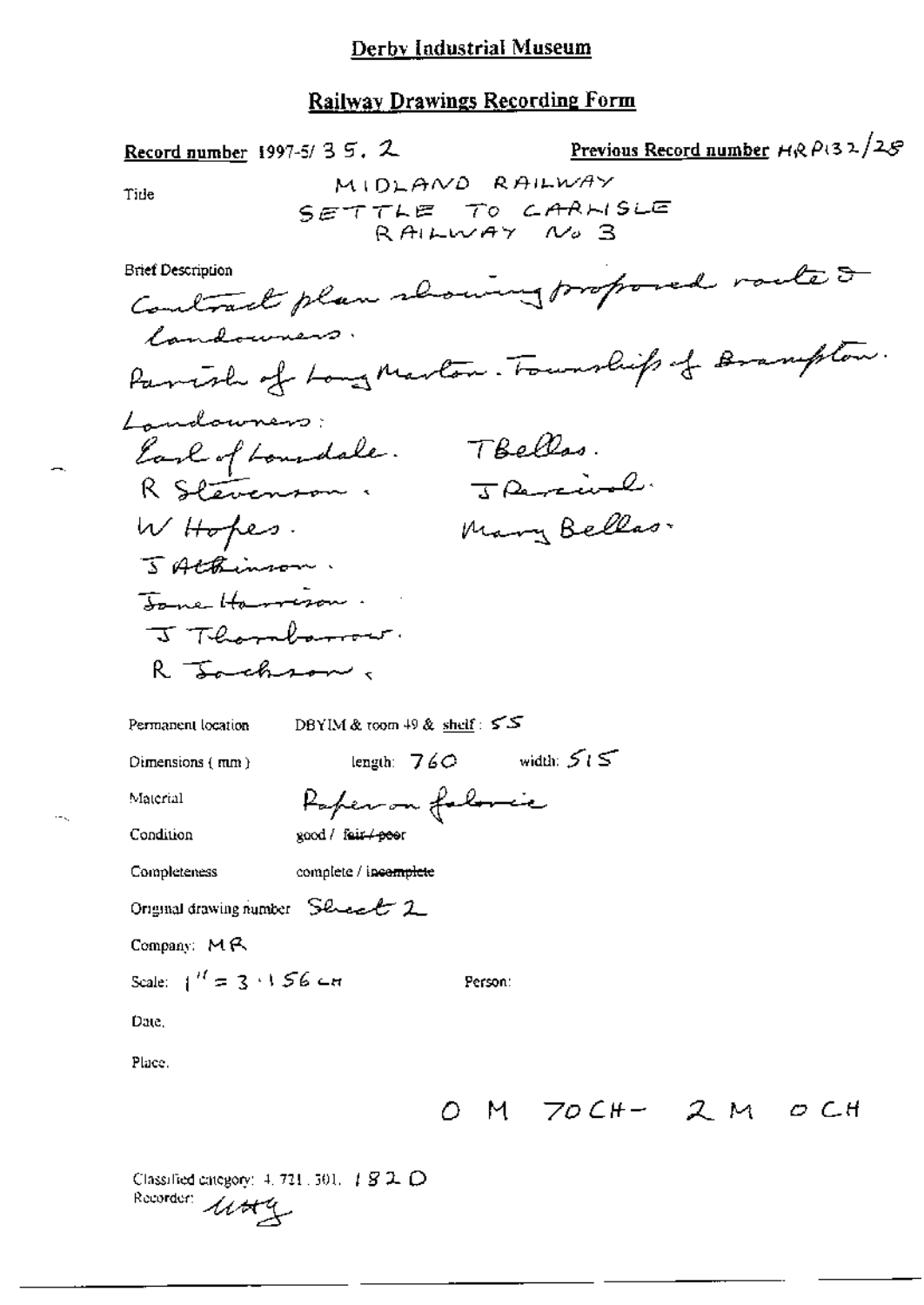Previous Record number  $MRP132/2S$ Record number 1997-5/35.3 MIDLAND RAILWAY Title SETTLE TO CARNISLE RAILWAY No 3 Contract plan showing proposed roote 2 Brief Description Condomness. Parish of Long Martin, Foundlip of Long Martin. Lumalananano: M Charnley RALtimson, R Staphenson.<br>Many Bellas. WHopes. Inabella Wright. Rotane Brass. TSimpson. 5 Jameson J Thlompson. J Connor. J Rearson: Jone Bellanis. Many Spedding. S Belles.  $J$ T Belles. Permanent location DBYIM & room 49 & shelf:  $55$ length:  $760$  width:  $515$ Dimensions (nun) Raperson foloric Material good / fair-+poer Condition complete / incomplete Completeness Original drawing number  $\text{S}}$  code  $\text{S}$ Company: MR Scale:  $1'' = 3 \cdot 156$  CH Person: Date: Place.  $2M$  OCH-  $3M$  LOCH

Classified category:  $4.721$   $301$ ,  $182$  O Recorder utty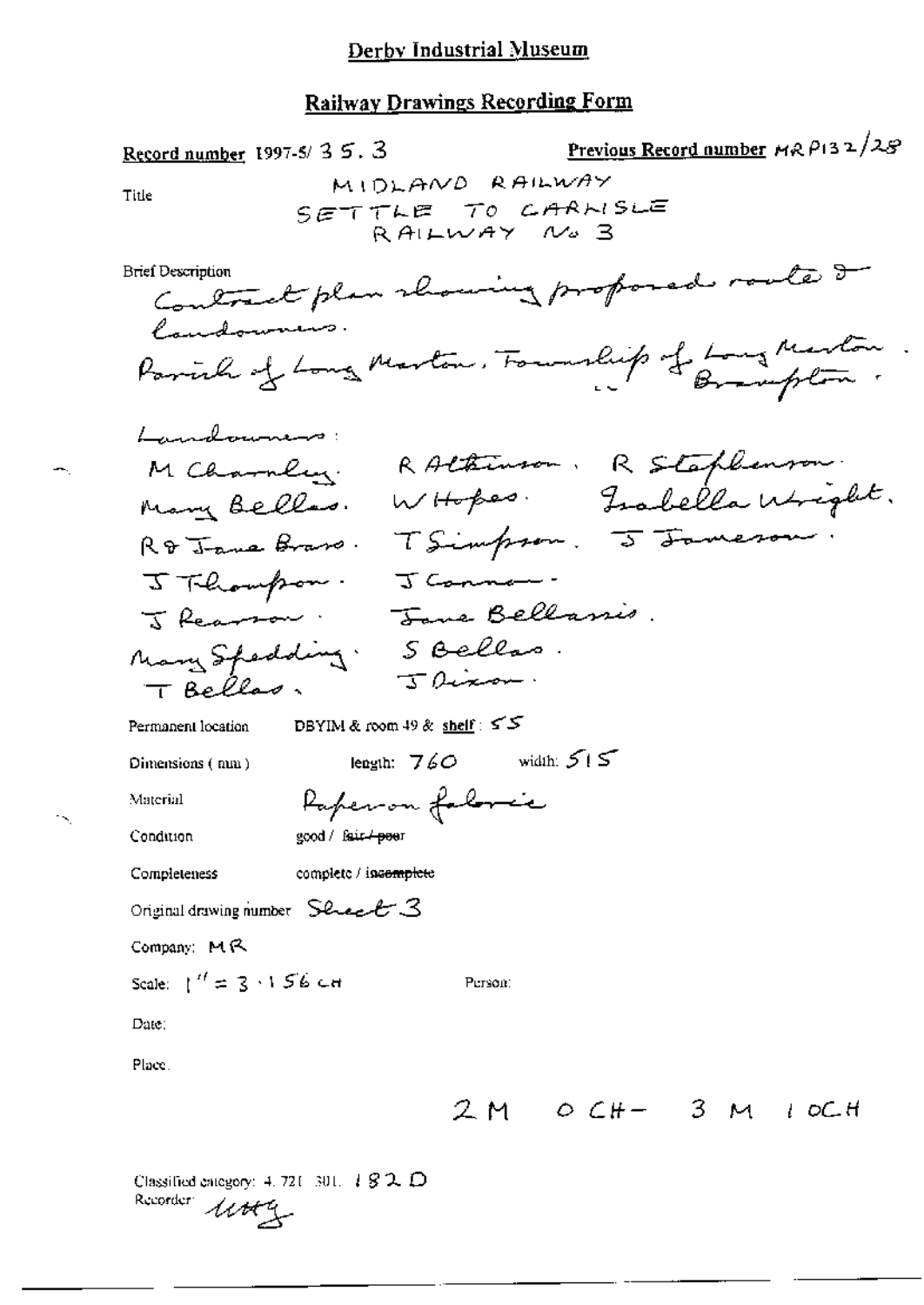Previous Record number  $H \otimes P$ (32/25) Record number 1997-5/35, 4 MIDLAND RAILWAY Title SETTLE TO CARNISLE RAILWAY No 3 **Brief Description** Contract plan showing proposed route 2 landowners. Parish of Long Marton. Township of Long Marton. Landouncros J Jameson. T Simpson.<br>S Bellas. J Reasson. Many Bellas. ECookson. Jacom. Thomas & Elizabeth Gowling. Testeran DBYIM & room 49 & shelf: 55 Permanent location length:  $760$  width:  $515$ Dimensions (mm) Paperon folonic Material Condition good / fair + peer Completeness complete / incomplete Original drawing number Shealt 4 Company: MR Scale:  $1'' = 3.156$  cm Person: Date: Place: 3 M 10CH- 4 M 20CH

Classified category:  $4.721.301.$   $\downarrow$   $\cancel{S}$  2.  $\bigcirc$ Recorder Usty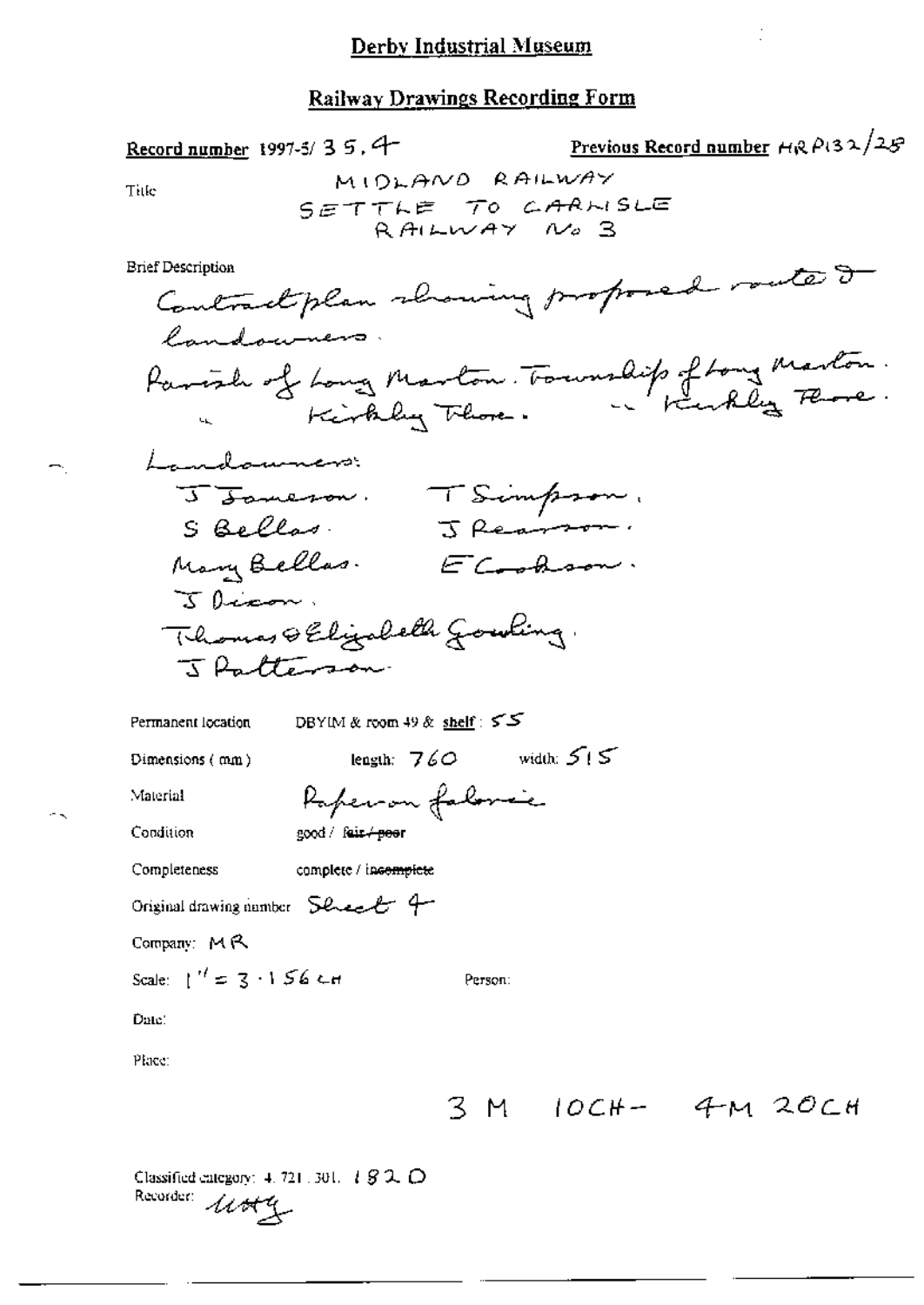| Previous Record number HRP132/28<br>Record number 1997-5/3 $5\sqrt{ }$ |
|------------------------------------------------------------------------|
| MIDLAND RAILWAY<br>Title                                               |
| SETTLE TO CARNISLE<br>RAILWAY No 3                                     |
| <b>Brief Description</b>                                               |
| Contract plan showing proposed routed                                  |
| landanmens                                                             |
| Parcial of Kirkley Thore. Foundit of Kirkley Flore                     |
| Numbiggin.                                                             |
| Landowners:                                                            |
| Mangamet Athinson.                                                     |
| Elijabeth George, 5 Healis & GRobins.                                  |
| J Graham.                                                              |
| E Cookson.                                                             |
| H Dobinson.                                                            |
| W Crackanthoope.                                                       |
| DBYIM & room $49$ & shelf: $55$<br>Permanent location                  |
| length; $760$ width: $515$<br>Dimensions (mm)                          |
| Paper on folonic<br>Material                                           |
| Condition<br>good / fair+poer                                          |
| Completeness<br>complete / incomplete                                  |
| Original drawing number $\,$ Shead $\mathcal{E} \leq$                  |
| Company: MR                                                            |
| Scale: 1″ = 3 ⋅1 56 cm<br>Person:                                      |
| Dute:                                                                  |
| Place:                                                                 |
| 4 M 20 CH - 5 M 30 CH                                                  |
|                                                                        |

Recorder used

k,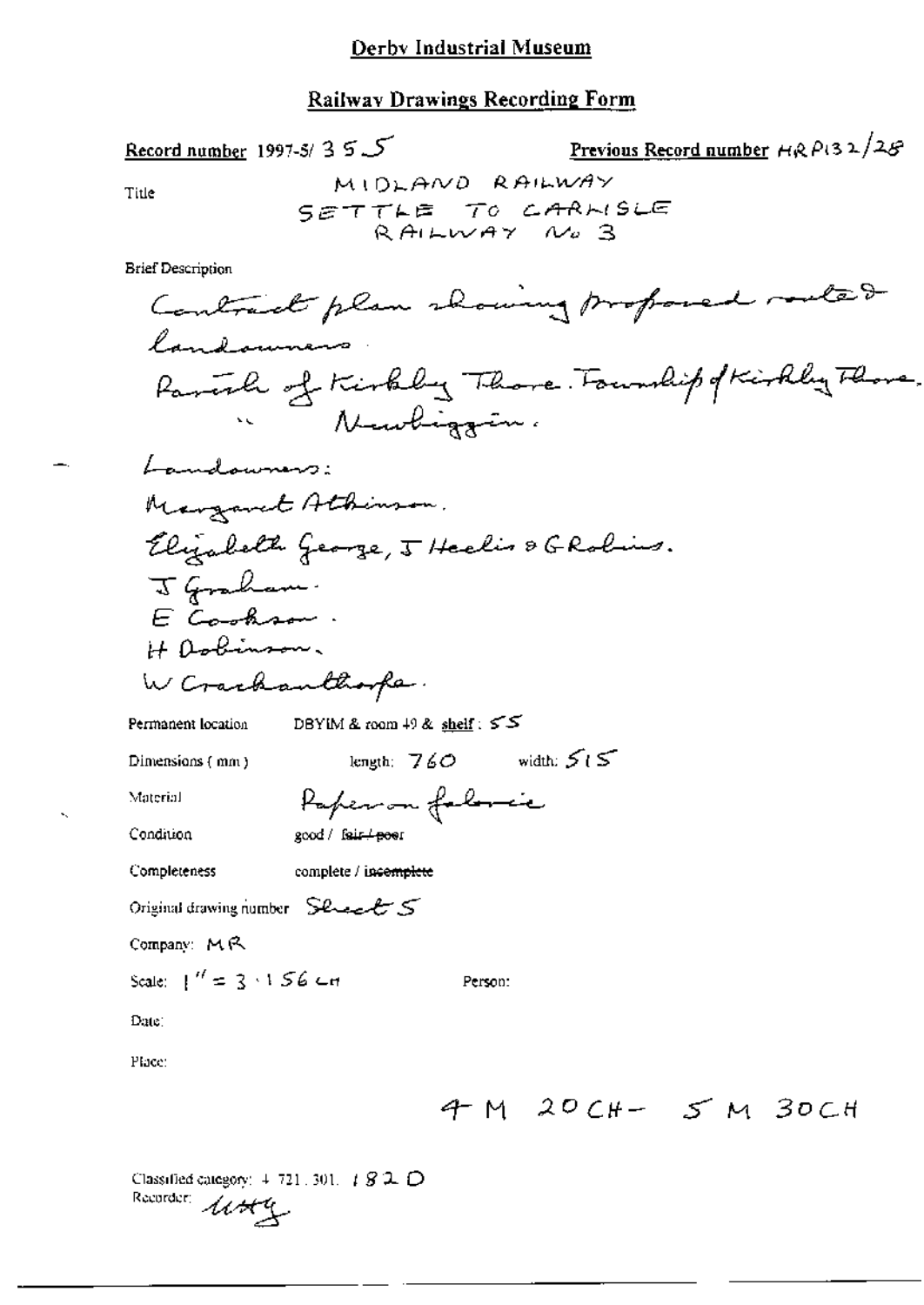$5M$  30CH-  $6M40CH$ 

Classified category: 4, 721, 301, 1 8 2, D Recorder: 11044

щ.

 $\sim$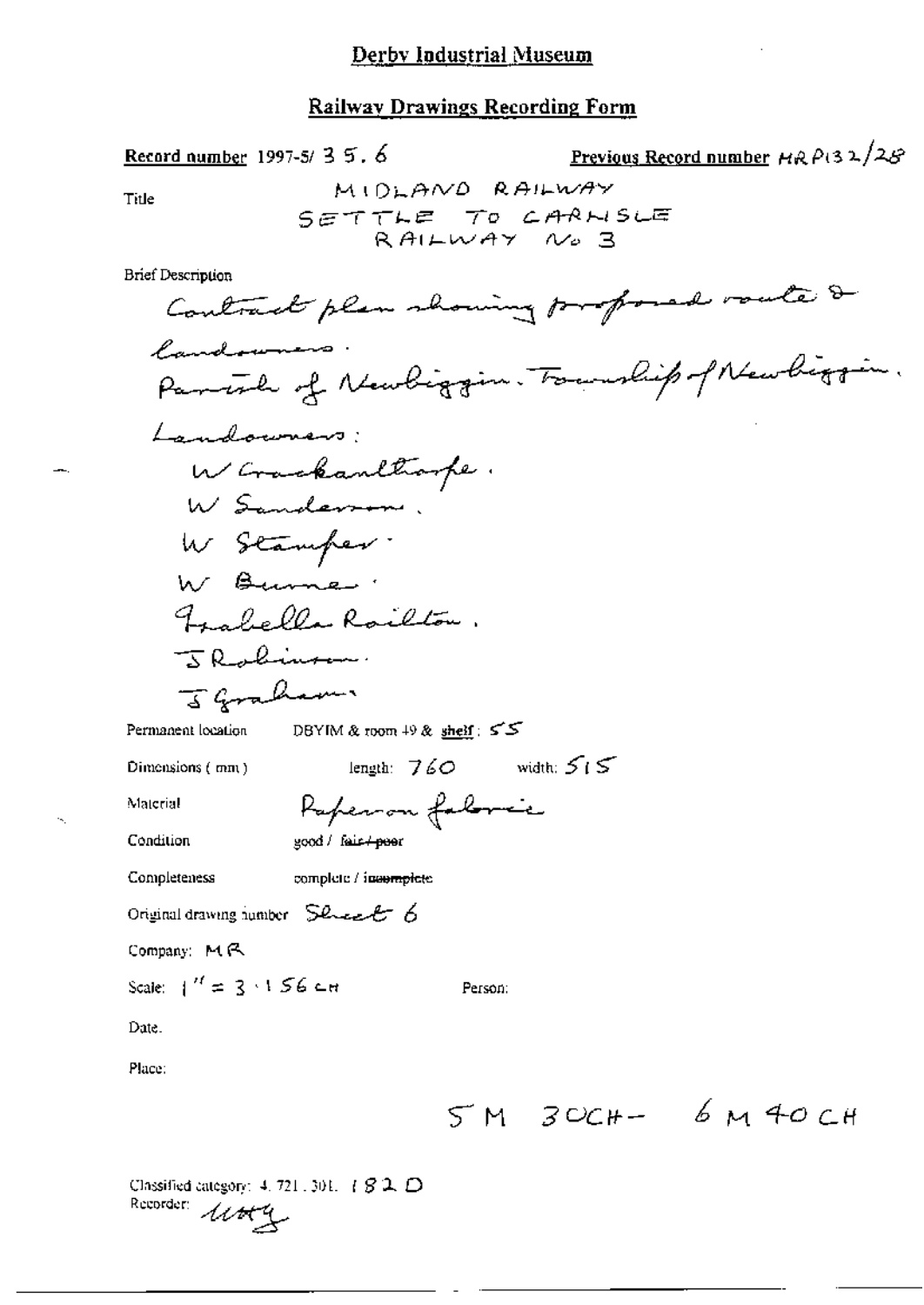| Record number 1997-5/35.7                                         | Previous Record number $H \otimes P$ 13 2/25° |
|-------------------------------------------------------------------|-----------------------------------------------|
| MIDLAND RAILWAY<br>Title                                          |                                               |
| SETTLE TO CARNSLE<br>RAILWAY No 3                                 |                                               |
| <b>Brief Description</b>                                          |                                               |
| Contract plan-howing proposed route or                            |                                               |
| landowners.<br>Parcia of Kirkland, Fourship of Culgarith.         |                                               |
|                                                                   |                                               |
| Landomnero:                                                       |                                               |
| W Crackaultimpe.                                                  |                                               |
| Elanor Maclean.                                                   |                                               |
| $\mathcal{S}$ (findsome                                           |                                               |
| GAthinson                                                         |                                               |
| J Semell.                                                         |                                               |
| J Richardson.                                                     |                                               |
|                                                                   |                                               |
|                                                                   |                                               |
| Permanent location<br>DBYIM & room $49$ & shelf: $55$             |                                               |
| length: $760$ width: $515$<br>$O$ imensions $(mn)$                |                                               |
| Paperon folonce<br>Material                                       |                                               |
| Condition<br>good / feir <del>⁄ poe</del> r                       |                                               |
| Completeness<br>complete / incomplete                             |                                               |
| Original drawing number $\mathsf{S}_\mathsf{check}$ $\mathcal{T}$ |                                               |
| Company: $M$ $R$                                                  |                                               |
| Scale: $1'' = 3.156$ CH<br>Person:                                |                                               |
| Date:                                                             |                                               |
| Place:                                                            |                                               |
|                                                                   | $6M$ 40CH- $7M$ 50CH                          |
|                                                                   |                                               |
|                                                                   |                                               |

 $\ddot{\phantom{a}}$ 

 $\cdots$ 

Classified category: 4, 721, 301,  $+$   $\mathcal{G} \mathcal{L}$   $\mathcal{D}$ Recorder *Work* 

÷.,

 $\sim$ 

 $\overline{a}$ 

 $\ldots$  .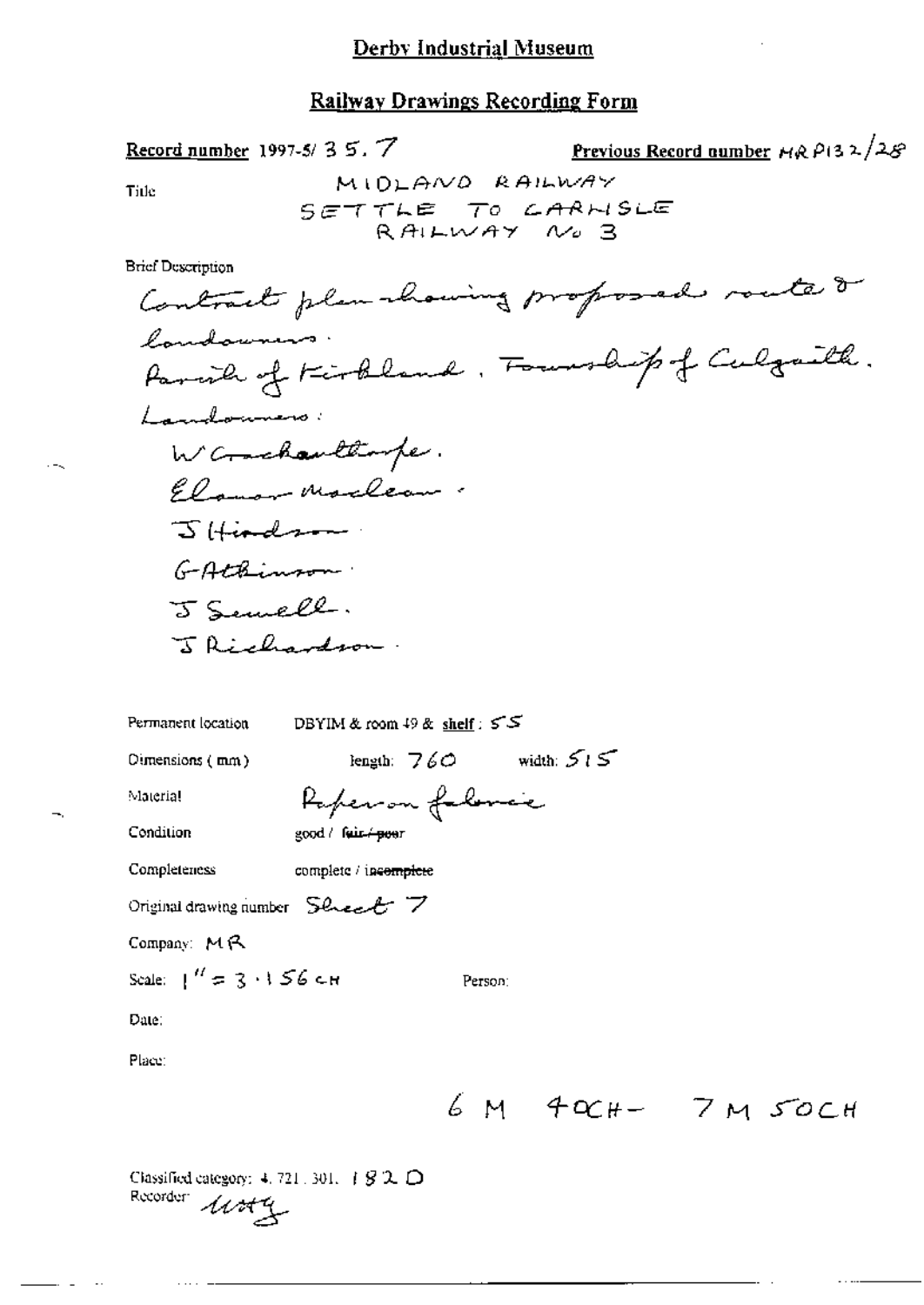| Record number 1997-5/35. $\overline{\mathcal{S}}$      | Previous Record number $H \otimes P$ (32/2 $S$ ) |
|--------------------------------------------------------|--------------------------------------------------|
| MIDLAND RAILWAY<br><b>Title</b>                        |                                                  |
| SETTLE TO CARNSLE<br>RAILWAY NO 3                      |                                                  |
| <b>Brief Description</b>                               |                                                  |
| Contract plan showing proposed routed                  |                                                  |
| Candouners.                                            |                                                  |
| Parish of Kirkland. Fournalipof Culgareth.             |                                                  |
| Landowners.                                            |                                                  |
| Eleanor Marlean.                                       |                                                  |
| C Parker.                                              |                                                  |
| J Richardson.                                          |                                                  |
| J Semell.                                              |                                                  |
| $\overline{3}$ Hamson .                                |                                                  |
| Ann Williamson.                                        |                                                  |
|                                                        |                                                  |
| Permanent location<br>DBYIM & room 49 & shelf : $55$   |                                                  |
| length: $760$ width: $515$<br>Dimensions (mm)          |                                                  |
| Paper on folonce<br>Marerial                           |                                                  |
| Condition<br>good / fair / poer                        |                                                  |
| Completeness<br>complete / incomplete                  |                                                  |
| Original drawing number $\mathcal{S}$ le $\mathcal{S}$ |                                                  |
| Company: MR                                            |                                                  |
| Scale: $1'' = 3 \cdot 156$ CH<br>Person:               |                                                  |
| Date:                                                  |                                                  |
| Place: .                                               |                                                  |
|                                                        | $7M$ $50CH-8M60CH$                               |
|                                                        |                                                  |

 $\ddotsc$ 

Classified category: 4, 721, 301,  $+$   $\mathcal{G}$  2,  $\bigcirc$ Recorder little

 $\mathcal{A}_\infty$ 

ь,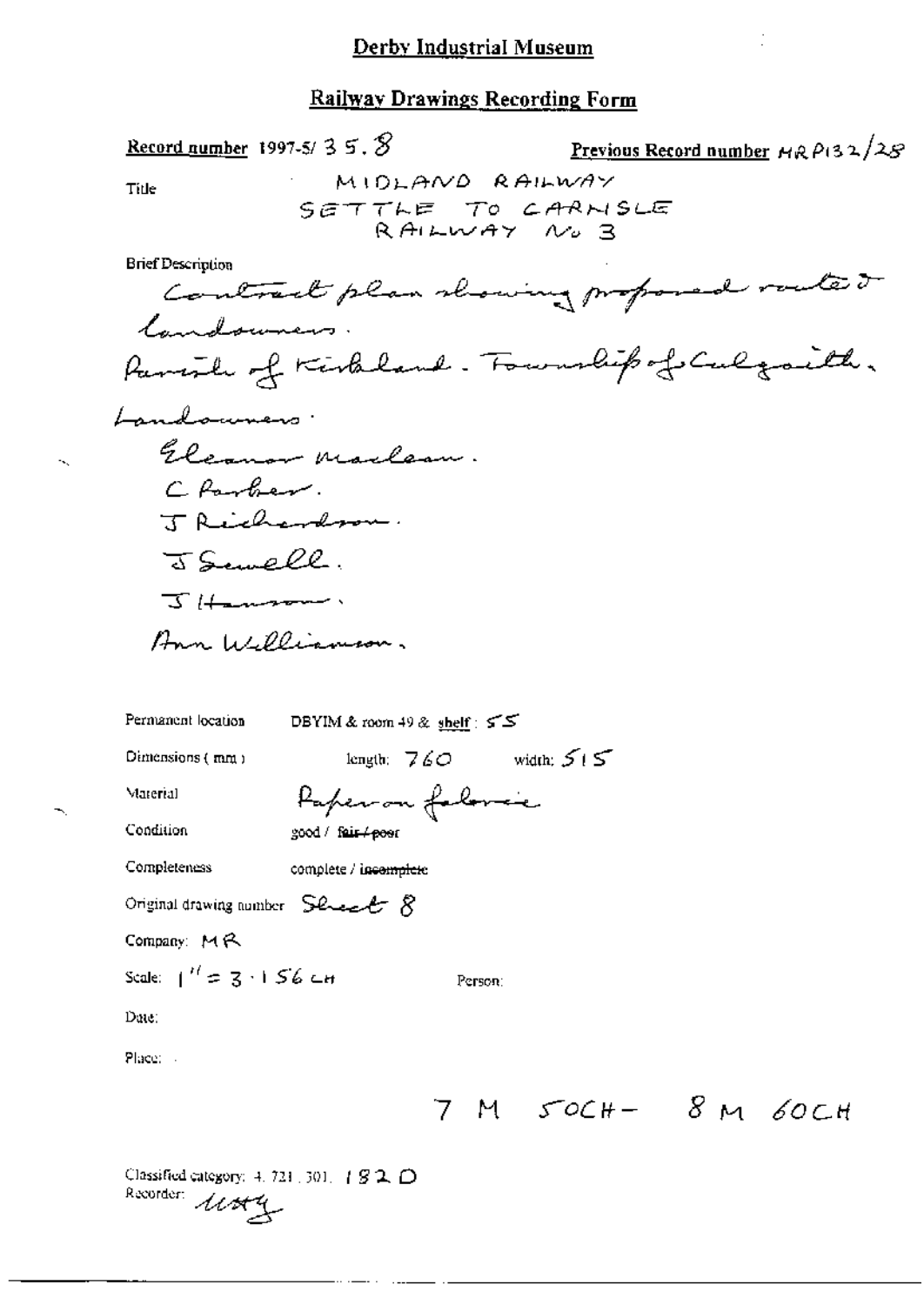| $\frac{\text{Record number}}{\text{1997-5}}$ 3 5.9<br>Previous Record number MR P132/25 |
|-----------------------------------------------------------------------------------------|
| MIDLAND RAILWAY<br>Title                                                                |
| SETTLE TO CARNSLE<br>RAILWAY No 3                                                       |
| <b>Brief Description</b>                                                                |
| Contract plan showing proposed route                                                    |
| & landowners.                                                                           |
| tarish of Kirbland, Township of Calgouth.                                               |
| " Longwallely.                                                                          |
| Landowners.                                                                             |
| C Parker.                                                                               |
| Sir G Musqrave.                                                                         |
| J Romley.                                                                               |
| R Welliamson.                                                                           |
| E Trufnell.                                                                             |
| T Fealtherstonhaugh.                                                                    |
| Permanent location<br>DBYIM & room 49 & shelf $\leq$ 5                                  |
| Dimensions (mm)<br>length: $760$ width: $515$                                           |
| Material<br>Paper on falonce                                                            |
| Condition<br>good / fai <del>r / pe</del> er                                            |
| Completeness<br>complete / incomplete                                                   |
| Original drawing number Sheet 9                                                         |
| Company: MR                                                                             |
| Scale: $1'' = 3 \cdot 156$ cm<br>Person:                                                |
| Date:                                                                                   |
| Place:                                                                                  |
| $8M60CH-9M20CH$                                                                         |
| Classified category $\pm$ 721 -201 $\pm$ 1.21.21.                                       |

Classified Cangella<br>Recorder  $\mathcal{U}\mathcal{H}\mathcal{U}$ 1.301. ISZD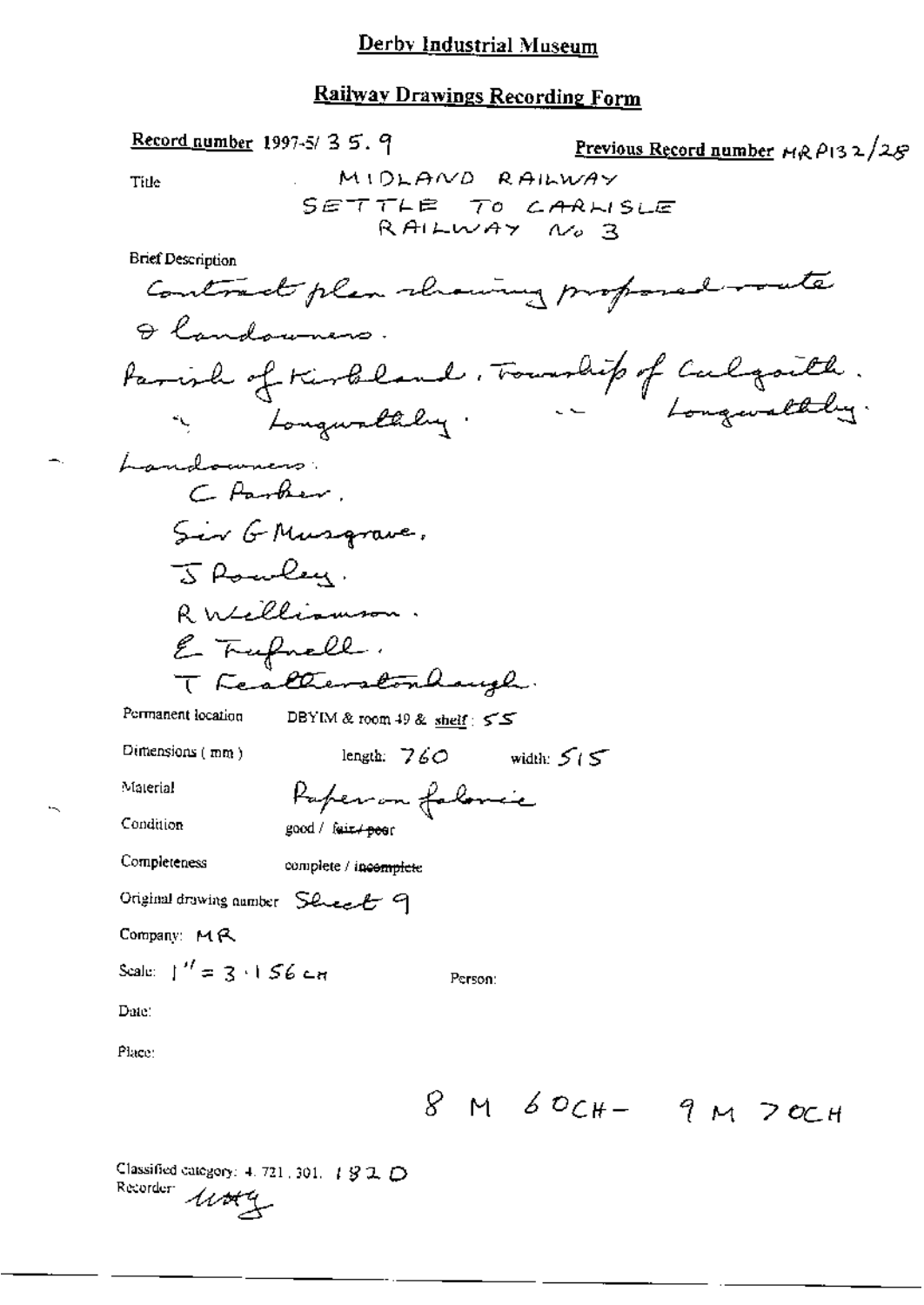$\sim$ 

Rocorder 11849

Record number 1997-5/35, 10 Previous Record number  $H_1 \otimes P_1 \otimes \times \mathbb{Z} \otimes P_2$ MIDLAND RAILWAY Title SETTLE TO CARNISLE RAILWAY No 3 **Brief Description** Contract plan howing proposed route I landowne Parish of Longwathly, Township of Longwaltery. Landouners, E Trefnell, RWilliamson, Sir G Musqrave. J Harrison. Tuinter. JHodgson. I Powley. TNelson. J Atelian. Jaixon. W Brown Cent. H Togham. Charchesodens & Overseas of the Poor J Bouners. Permanent location DBYIM & room 49 & shelf : 55 Dimensions (mm) length:  $760$  width:  $555$ Paperon folonic Material Condition good / fair+peer Completeness complete / incomplete Original drawing number  $\text{S2-4-}$  /  $\bigcirc$ Company: MR Scale:  $1'' = 3.156$  CH Person: Date: Place:  $M$   $7$   $QH - UM$   $QCH$ 9 Classified category:  $4$  721, 301,  $1$   $9$  2,  $0$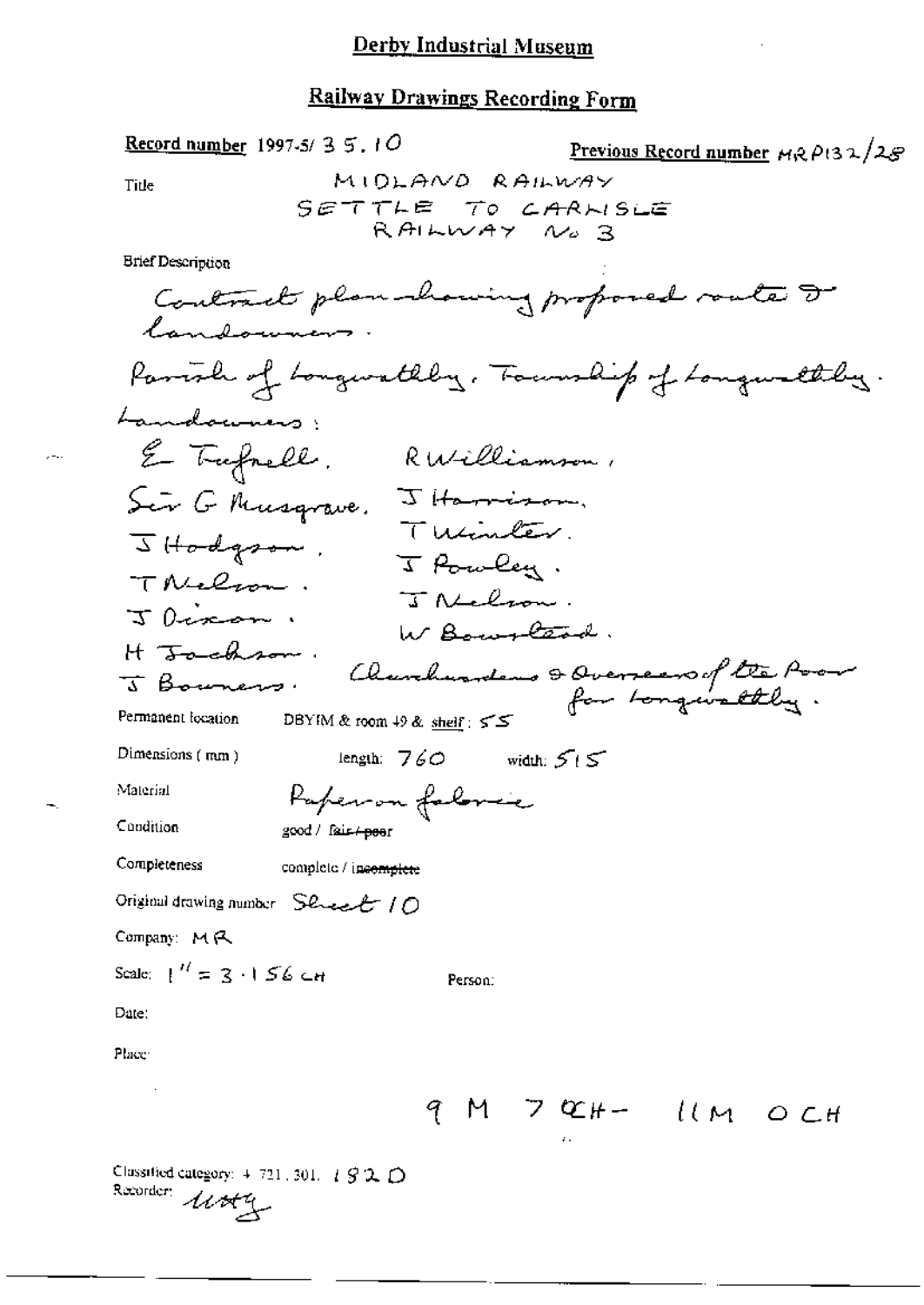| Record number 1997-5/35.11                                   |
|--------------------------------------------------------------|
| Previous Record number MRP132/25<br>Title<br>MIDLAND RAILWAY |
| SETTLE TO CARNSLE<br>RAILWAY No 3                            |
| Brief Description                                            |
| Contract plan howing proposed route &                        |
| landowners.                                                  |
| Panish of Longwathby Foundity of Longwalthy.                 |
| Landounus;                                                   |
| Sin G Musquare. J Dodd.                                      |
| Sarah & T Gedling.<br>Mary Watson & JNelson.                 |
| J Powley.<br>J Nelson.                                       |
| J Harrigon.<br>T Featherstonbough.                           |
| E Trufuell.                                                  |
| R Milliamson.                                                |
| JOSamah Wells.                                               |
| Permanent location<br>DBYIM & room 49 & shelf : $55$         |
| Dimensions (mm)<br>length: $760$<br>width: $515$             |
| Material<br>Paperon faloric                                  |
| Condition<br>3000 / feur-poor                                |
| Completeness<br>complete / incomplete                        |
| Original drawing number Sened 11                             |
| Company: MR                                                  |
| Scale: $1'' = 3 \cdot 156$ cm<br>Person:                     |
| Date:                                                        |
| Place:                                                       |
| $l(M_O OCH-12MIOCH$                                          |

Classified category: 4.721.301.  $1820$ <br>Recorder  $1820$ 

 $-$ .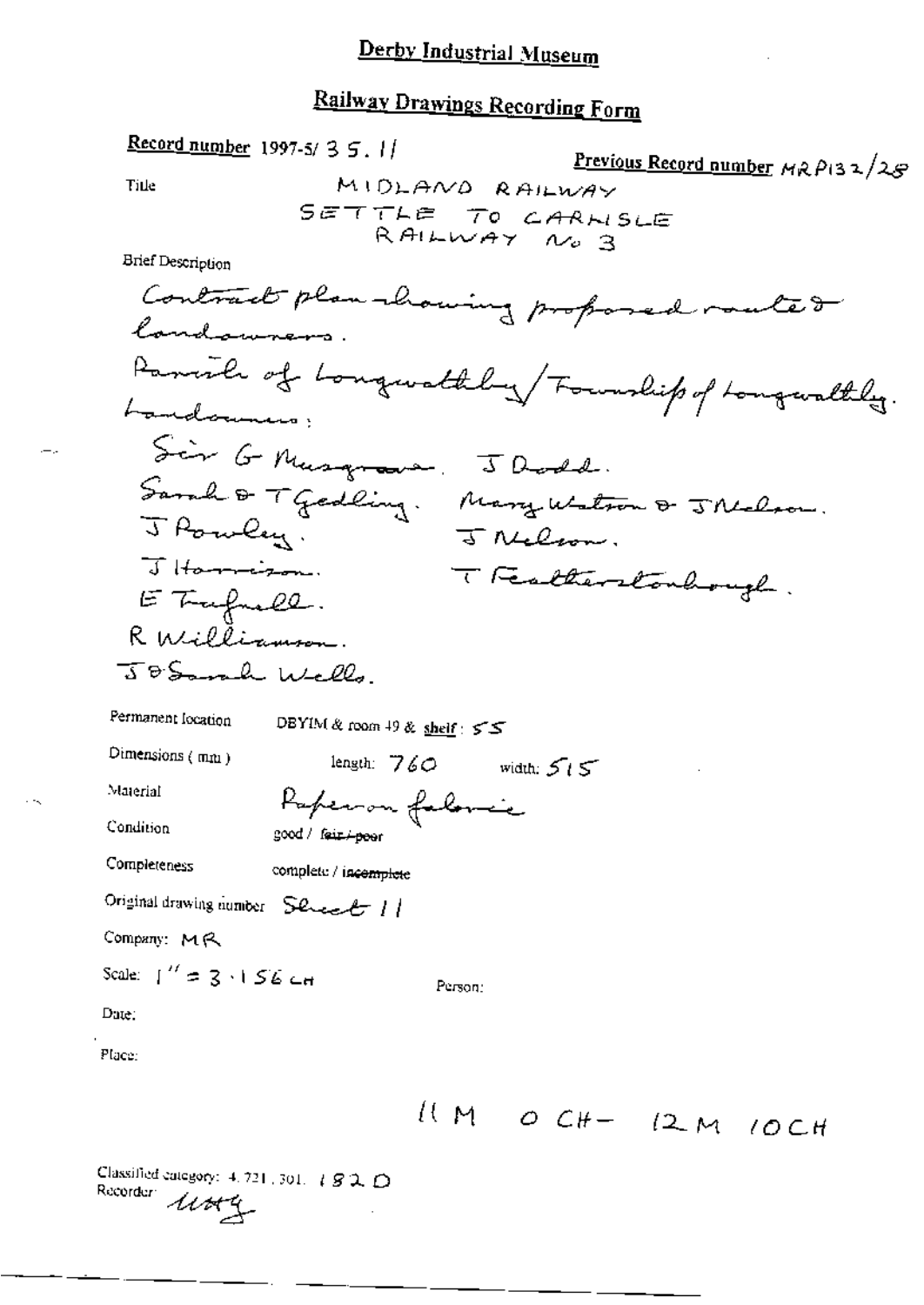Record number 1997-5/3  $5, 12$ Previous Record number HRP132/28 MIDLAND RAILWAY Title SETTLE TO CARNISLE<br>RAILWAY No 3 **Brief Description** Contract plan showing proposed route & landowners. landowners.<br>Parish of Adingham. Fournhip of Hunsonly I<br>Little Salkand. Londowners. J Shoperd. Anne Revival. RHodgrow. Many Slater. J Thampson. T Sowerly. J Falder. Thomgrigg Rear AWebster. Churchwardens & Overseen of the Avor of Hunsonly & Winshill. Permanent location DBYIM & room 49 & shelf: 55 Dimensions  $(mn)$ length:  $760$  width:  $515$ Paperon folonce Material Condition good / fair+900f Completeness complete / incemplete Original drawing number Sensember 12 Company: MR Scale:  $1'' = 3 \cdot 156$  CH Person: Dute: Place:  $12M$   $10C_{H} - 13M$  20CH Classified entegory, 4, 721, 301, 1 § 2, D Recorder: *WH4*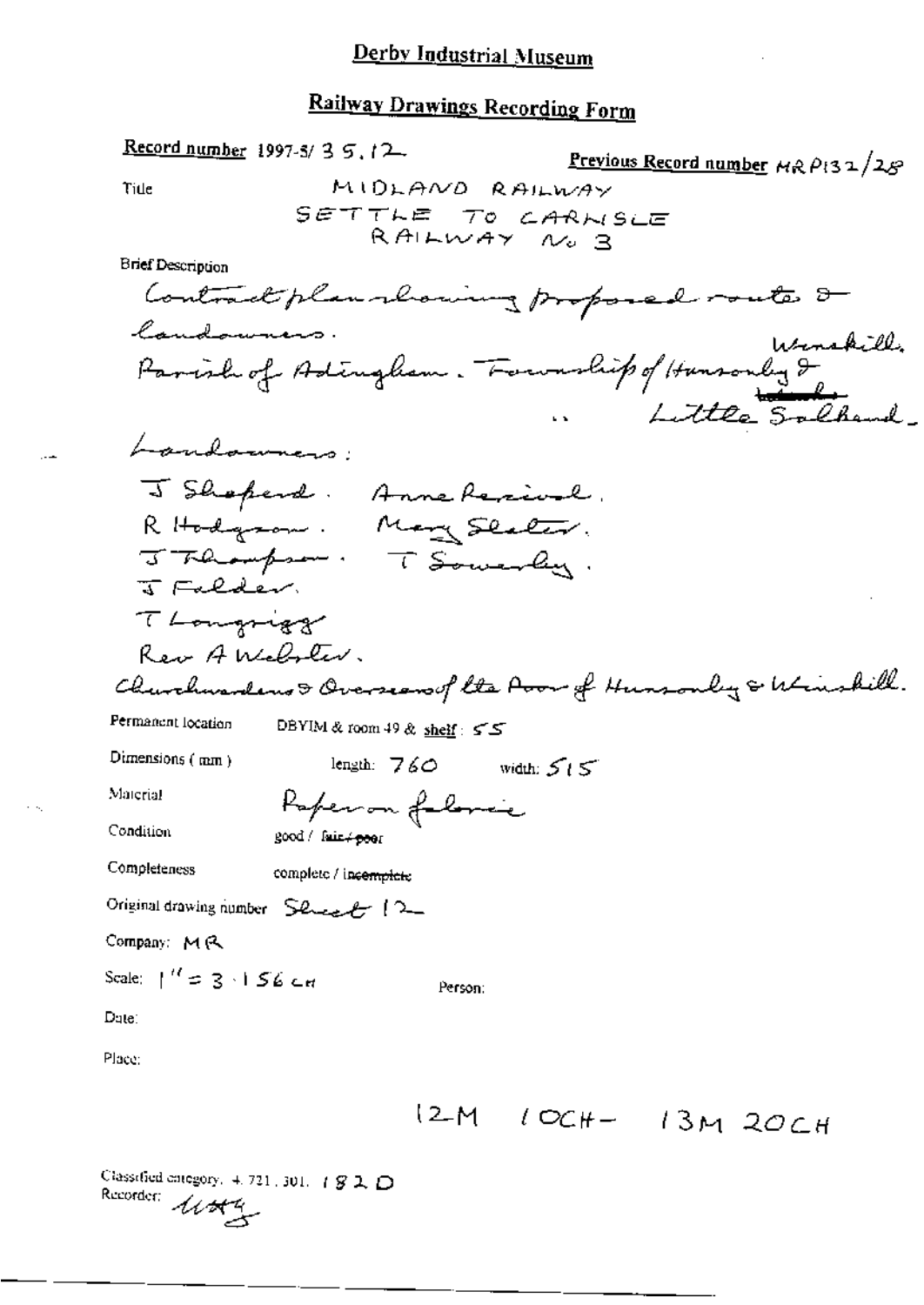| Record number           | 1997-57 3 5, 13           | Previous Record number $HRP(32)/28$ |
|-------------------------|---------------------------|-------------------------------------|
| Title                   | $M10LAPVD$ RAHLWAY        |                                     |
| SET $TE = T0$ CAPN15LE  |                           |                                     |
| Brit Description        | $RHLWAY$ W3               |                                     |
| Cont                    | W3                        |                                     |
| Cont                    | W4                        |                                     |
| Cont                    | W5                        |                                     |
| Count                   | W4                        |                                     |
| Tr                      | W4                        |                                     |
| W5                      | W5                        |                                     |
| Part                    | W6                        |                                     |
| W6                      | W7                        |                                     |
| W7                      | W8                        |                                     |
| W8                      | W8                        |                                     |
| W8                      | W8                        |                                     |
| Formaient location      | DEYM & room 40 & half. 55 |                                     |
| Dimension (mm)          | Length: 760               |                                     |
| Comparison (mm)         | Length: 760               |                                     |
| Comptations (mm)        | Length: 760               |                                     |
| Comptations (mm)        | Point: 25                 |                                     |
| Comptations (mm)        | Point: 26                 |                                     |
| Comptations (mm)        | Point: 26                 |                                     |
| Comptations (mass)      |                           |                                     |
| Comptations, MR         |                           |                                     |
| Comptations, MR         |                           |                                     |
| State: 14 = 3 · 1.56 cm |                           |                                     |
| Data:                   | 14 = 3 · 1.56 cm          |                                     |
| Data:                   | 13 M 20 CH                |                                     |

Classified category, 4, 721, 301, 4  $\mathcal{G} \setminus \mathcal{O}$ <br>Recorder:  $\mathcal{U} \mathcal{H}^{\mathcal{U}}$ 

÷,

 $\ddot{\phantom{a}}$ 

 $\sim$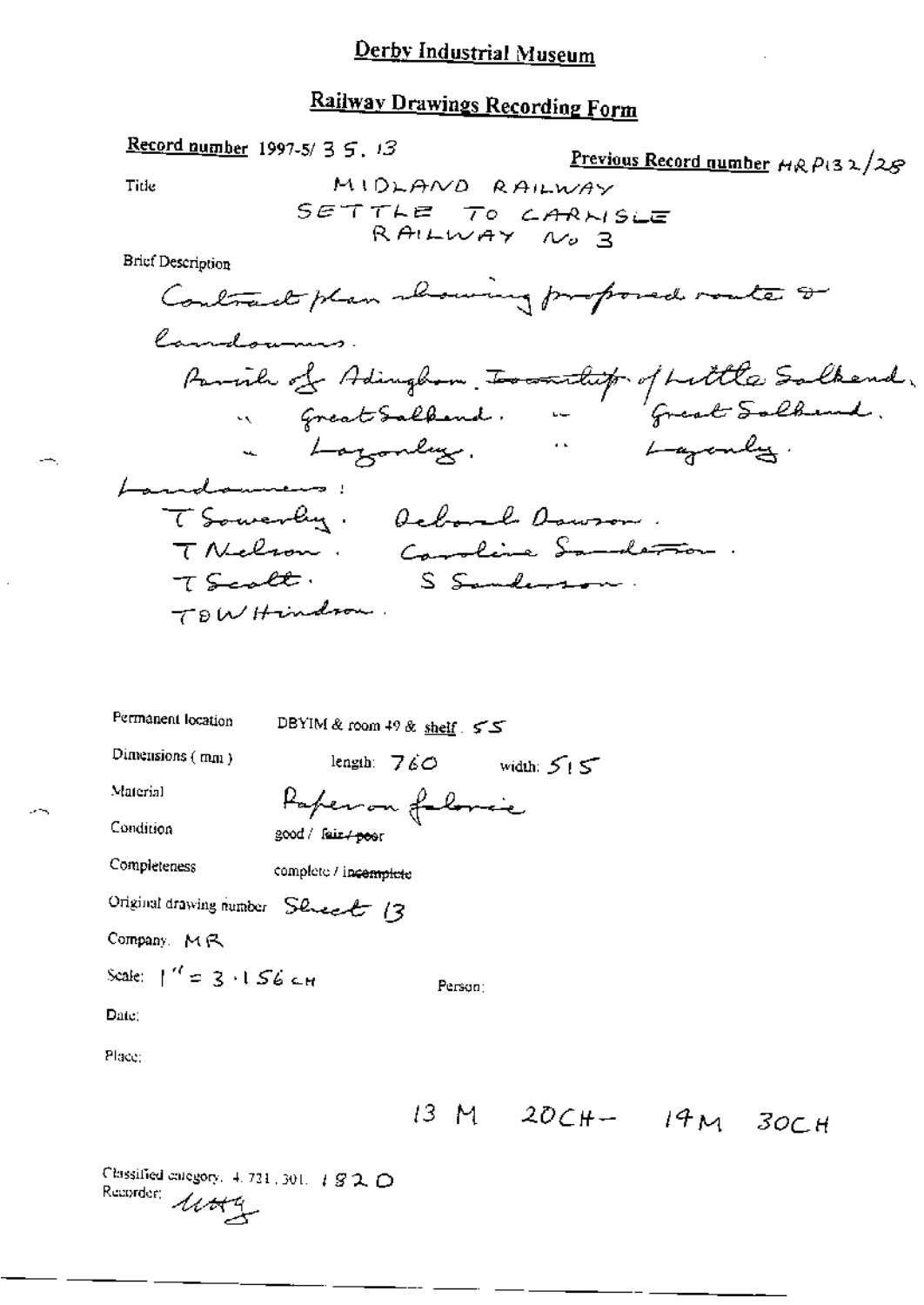| Record number 1997-5/3 5,14 | Previous Record number $HRP(32)/25$ |
|-----------------------------|-------------------------------------|
| Title                       | M1D1AND RAILWAY                     |
| SET THE TO CARI             |                                     |
| RAILWAY W3 3                |                                     |
| BrefDesorption              | CaALWAY W3 3                        |
| Generalism                  |                                     |
| Comlocations                |                                     |
| Formal                      |                                     |
| Comlocations                |                                     |
| Formal                      |                                     |
| Formal                      |                                     |
| Comlocations                |                                     |
| Problem                     |                                     |
| Red,He                      |                                     |
| Red,He                      |                                     |
| Red,He                      |                                     |
| Red,He                      |                                     |
| Comglax                     |                                     |
| Comglax                     |                                     |
| Comglax                     |                                     |
| Comglax                     |                                     |
| Forman location             |                                     |
| Bernan                      |                                     |
| Perman                      |                                     |
| Perman                      |                                     |
| Forman                      |                                     |
| Forman                      |                                     |
| Forman                      |                                     |
| Complot                     |                                     |
| Complot                     |                                     |
| Complot                     |                                     |
| Complot                     |                                     |
| Complot                     |                                     |
| Complot                     |                                     |
| Complot                     |                                     |
| Complot                     |                                     |
| Complot                     |                                     |
| Complot                     |                                     |
| Complot                     |                                     |
| Complot                     |                                     |
| Complot                     |                                     |
| Complot                     |                                     |
| Complot                     |                                     |
| Complot                     |                                     |

Classified category: 4, 721, 301, 1820

 $\sim$  -  $\sim$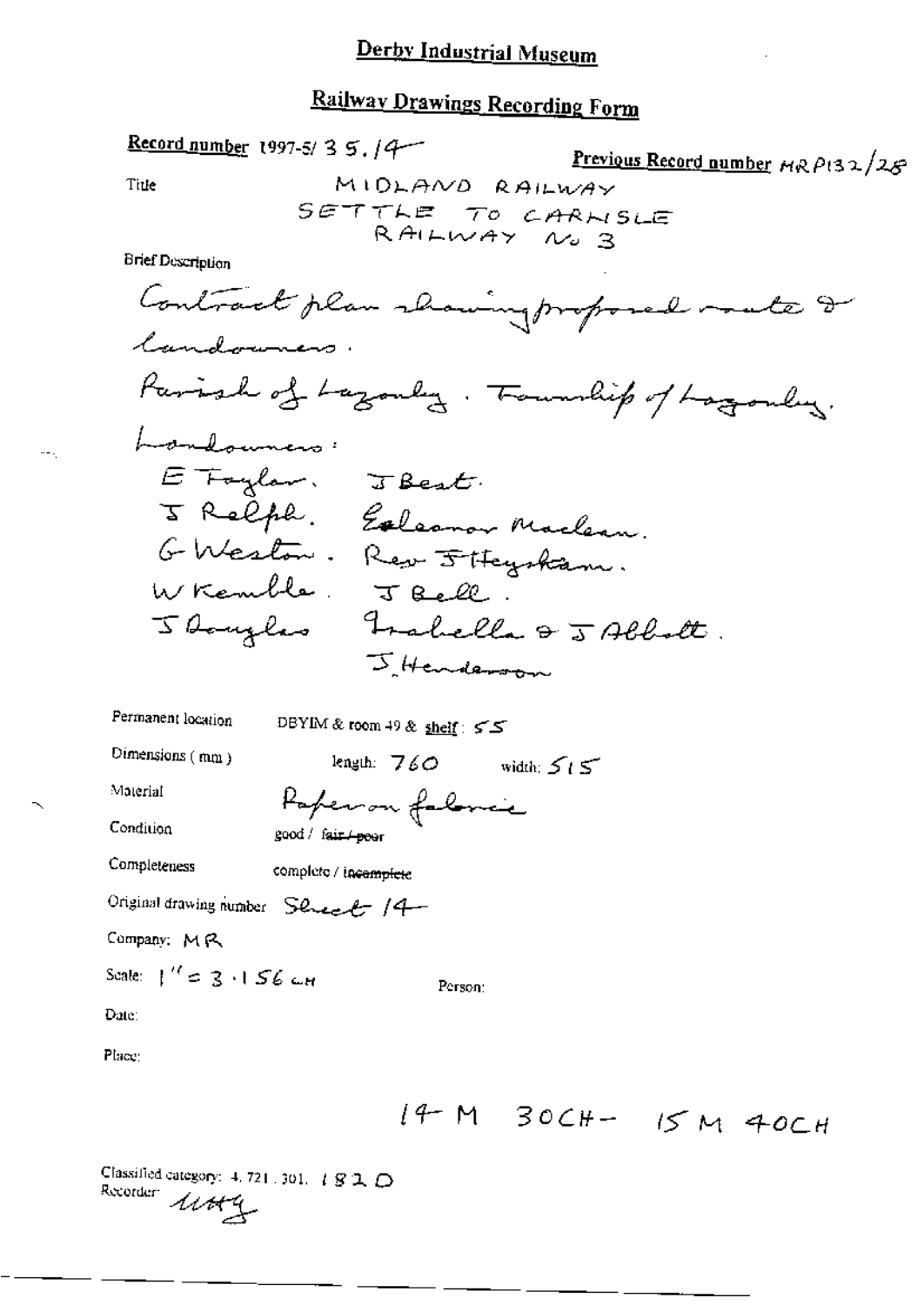Record number 1997-5/ 3 5. 
$$
15
$$

Previous Record number 
$$
HRP(32/25)
$$

Title

**Brief Description** 

| Permanent location               | DBYIM & room 49 & shelf : 55 |
|----------------------------------|------------------------------|
| Dimensions (mm)                  | length: $760$ width: $515$   |
| Material                         | Paper on foloric             |
| Condition                        | good / fair≠peer             |
| Completeness                     | complete / incomplete        |
| Original drawing number Sheet 15 |                              |
| Company: MR                      |                              |
| Scale: $1'' = 3 \cdot 156$ CH    | Person:                      |
| Date:                            |                              |
| Place:                           |                              |
|                                  | $15M$ $40CH - 16M5OCH$       |

Classified category:  $4, 721, 501, -4$   $S$  2,  $D$ Recorder litty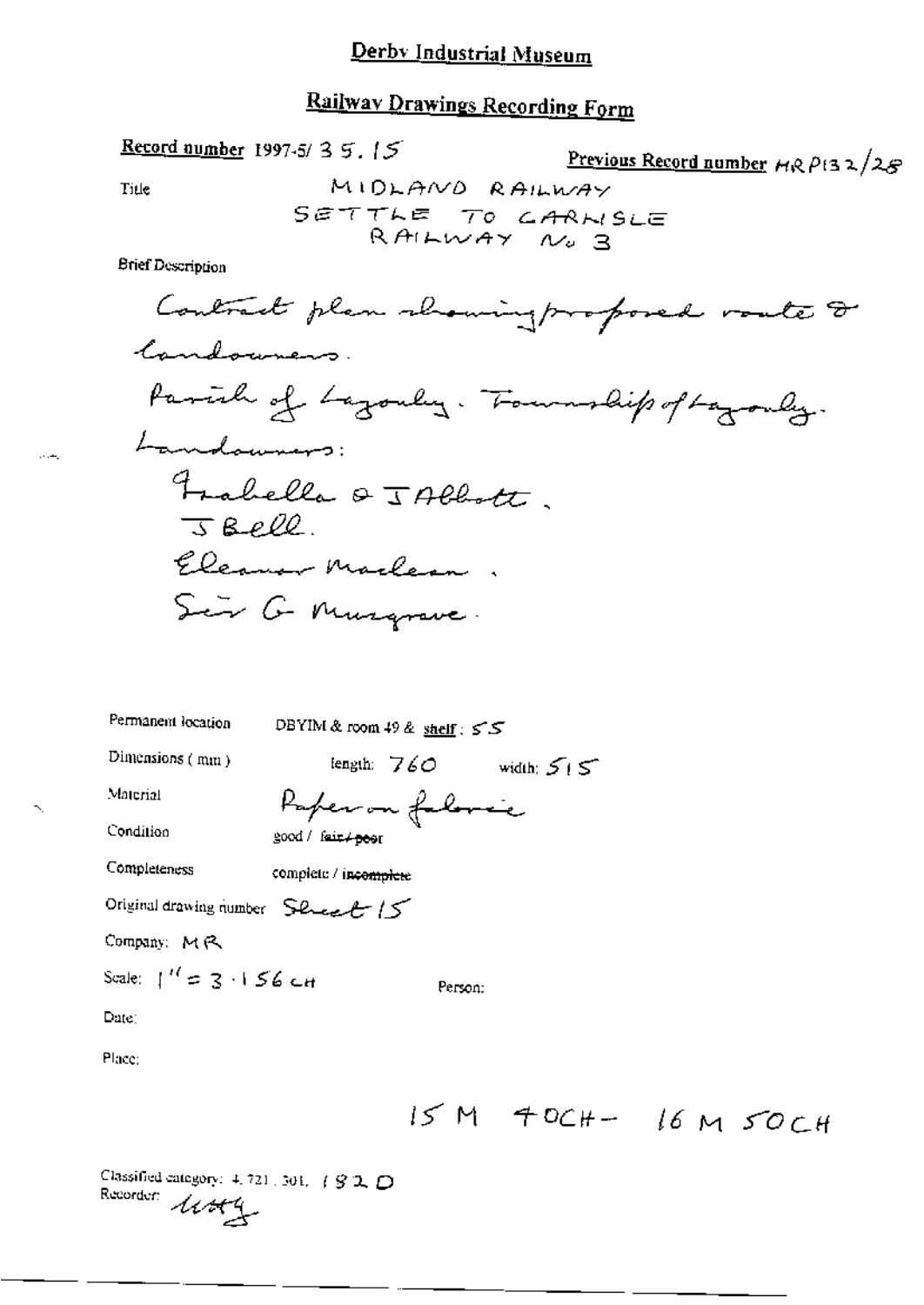## Derby Industrial Museum

# Railway Drawings Recording Form

Title

$$
\underline{\text{Previous Record number}} \text{ A} \text{R} \text{ P} \text{(3)} \text{2} \text{ S}
$$

Brief Description

Record number 1997-5/35.16

J.

| good / fair+peer             |         |                                                            |                                                                                 |                      |
|------------------------------|---------|------------------------------------------------------------|---------------------------------------------------------------------------------|----------------------|
|                              |         |                                                            |                                                                                 |                      |
|                              |         |                                                            |                                                                                 |                      |
|                              |         |                                                            |                                                                                 |                      |
| Scale: $1'' = 3 \cdot 56$ cm | Person: |                                                            |                                                                                 |                      |
|                              |         |                                                            |                                                                                 |                      |
|                              |         |                                                            |                                                                                 |                      |
|                              |         |                                                            |                                                                                 |                      |
|                              |         | complete / incomplete<br>Original drawing number Senset 16 | DBYIM & room 49 & shelf : $55$<br>length: $760$ width: $515$<br>Paperon folonce | 16 M $SOCH-17M$ 60CH |

Classified category: 4, 721, 201,  $\#$   $\mathcal{G}$  2,  $\bigcirc$ Recorder livery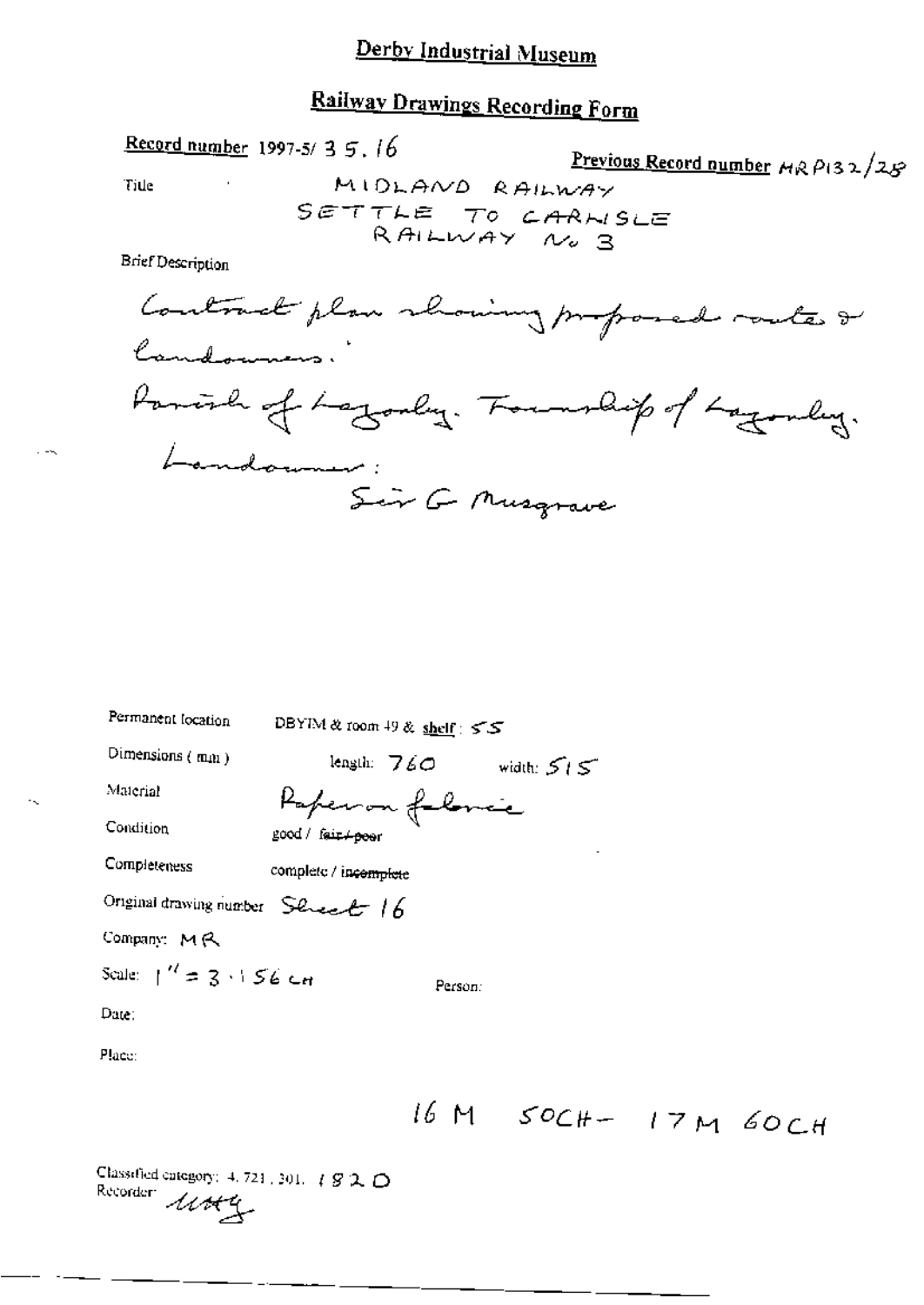Title

 $\ddotsc$ 

Previous Record number  $H \otimes P(3, 2/2, S)$ 

**Brief Description** 

| Permanent location               | DBYIM & room 49 & shelf : 55 |                            |  |
|----------------------------------|------------------------------|----------------------------|--|
| Dimensions (mm)                  |                              | length: $760$ width: $515$ |  |
| Material                         | Paperon folores              |                            |  |
| Condition                        | good / fair pour             |                            |  |
| Completeness                     | complete / incomplete        |                            |  |
| Original drawing number Sheet 17 |                              |                            |  |
| Company: MR                      |                              |                            |  |
| Scale: $1'' = 3 \cdot 156$ cm    |                              | Person:                    |  |
| Date:                            |                              |                            |  |
| Place:                           |                              |                            |  |
|                                  |                              |                            |  |
|                                  |                              | $17M$ 60CH- 18 M 70CH      |  |

Classified category:  $4, 721, 301, 4, 8, 2, 12$ Recorder *list*y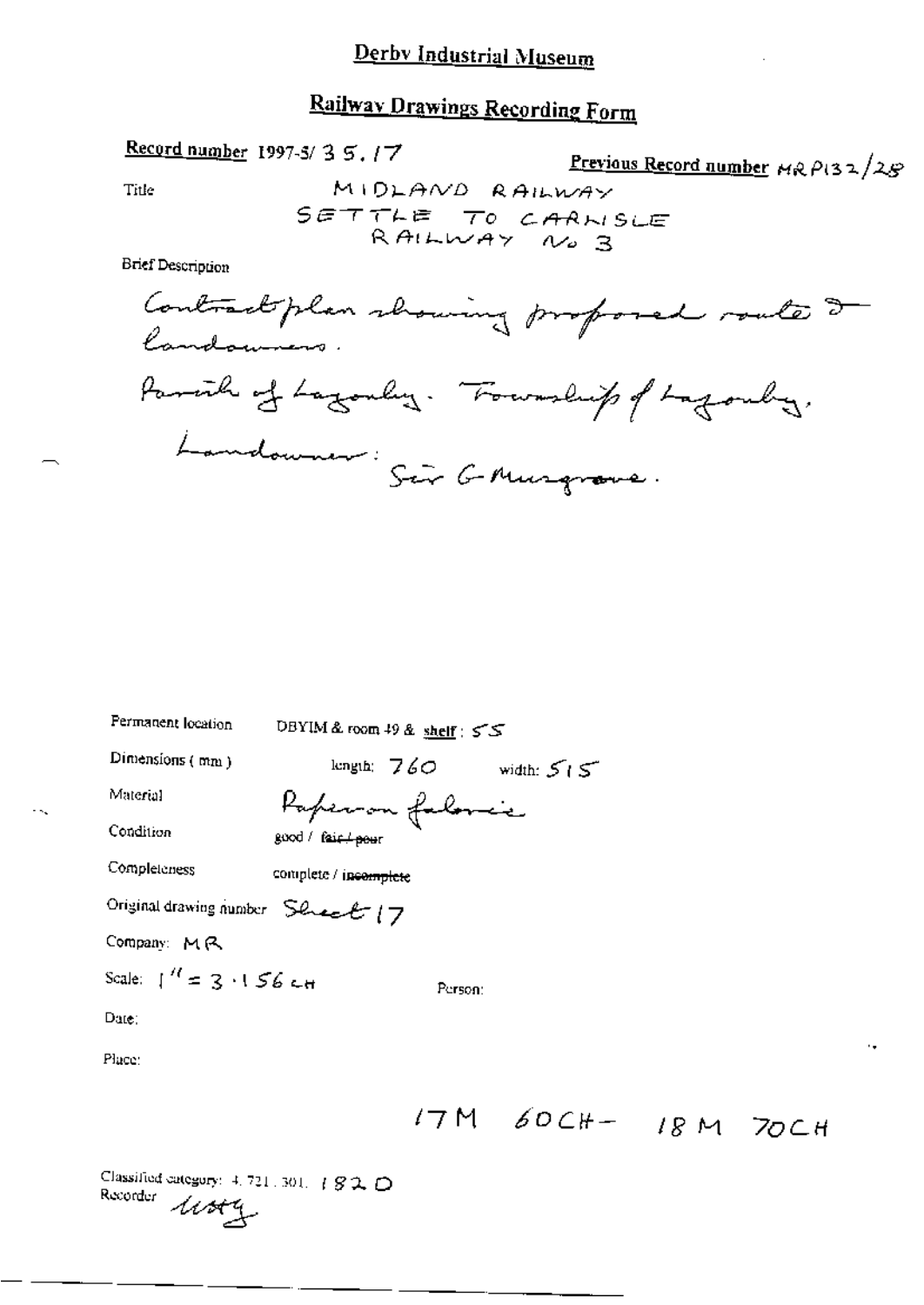MIDLAND RAILWAY

Previous Record number  $MRP(32/28)$ 

Record number 1997-5/35.18

Title

SETTLE TO CARNISLE<br>RAILWAY No 3 **Brief Description** Contract plan rhaving profond routes & landowners. Parcil of Lazonby. Township of Lyonby. Landowners! Sir G Musgrave. Earl of Landele. Permanent location DBYIM & room 49 & shelf. 55 Dimensions (mm) length:  $760$  width:  $515$ Paperon folonic Material Condition good / fair / peer Completeness complete / inconnete Original drawing number Senector 18 Company: MR Scale:  $1'' = 3 \cdot 156$  cm Person: Date: Place:  $18 M$  70CH- 20 M O CH

Classified category: 4, 721, 301,  $\#$  3 2,  $\bigcirc$ Recorder livery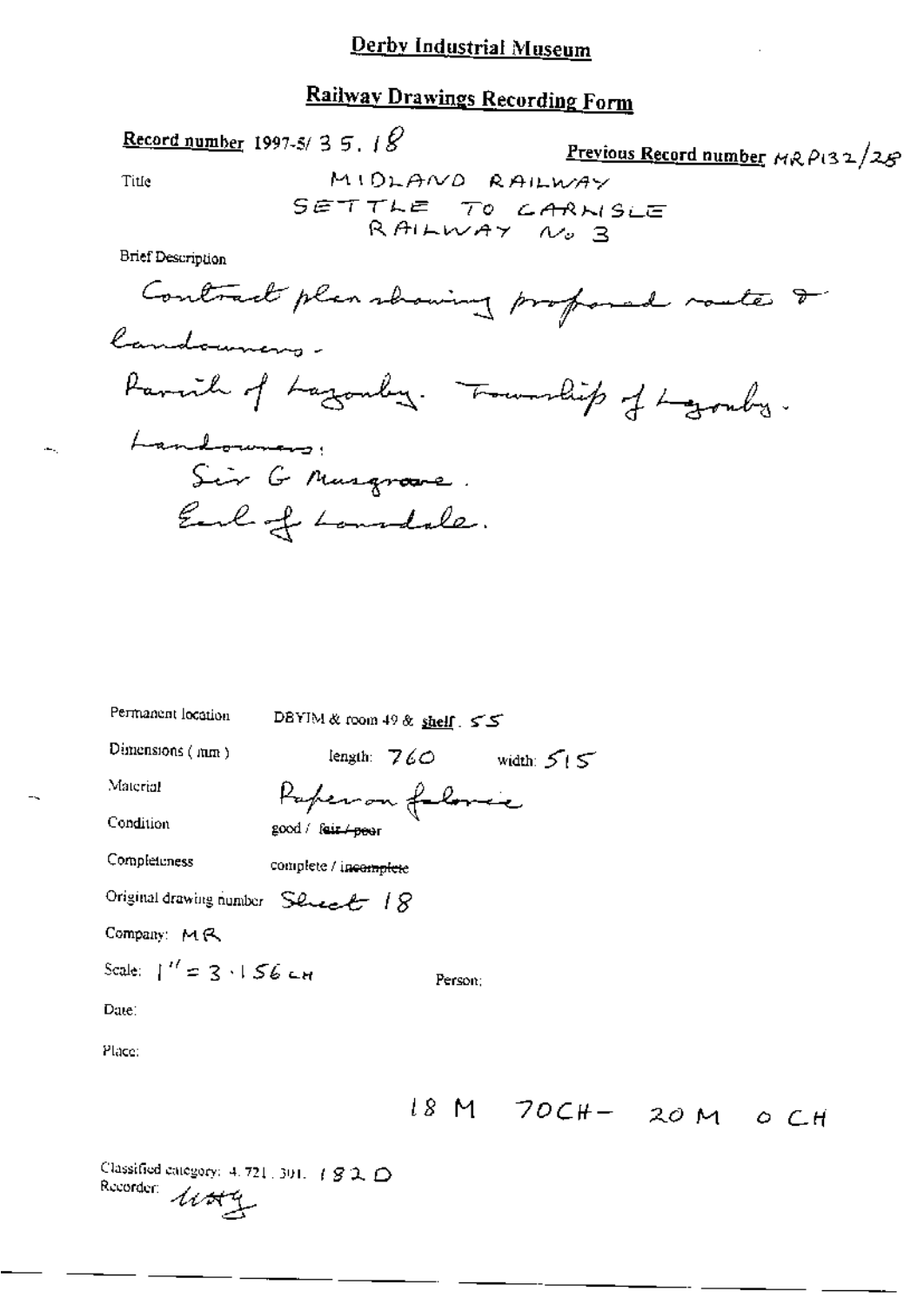Record number 1997-5/35.19 Previous Record number  $HRP132/28$ MIDLAND RAILWAY Tille SETTLE TO CARNISLE RAILWAY No 3 **Brief Description** Contract plan showing profond route Dlandonners. Parish of Hestel in the Forest. Fourabipof Landowners; Earl of Laundele, J Janisson. I Sanginson. C Discon. J Nincon Permanent location DBYIM & room 49 & shelf: 55 Dimensions  $(mn)$ length:  $760$  width:  $515$ Material Paperon folonic Condition good / fair / peer Completeness complete / iscomplete Original drawing number Senect 19 Company: MR Scale:  $1'' = 3 \cdot 1.56$  c.m. Person: Date: Place<sup>-</sup>  $20M$   $0CH-2IM$   $10CH$ 

Classified category: 4, 721, 301, 1 8 2, O Recorder 1100g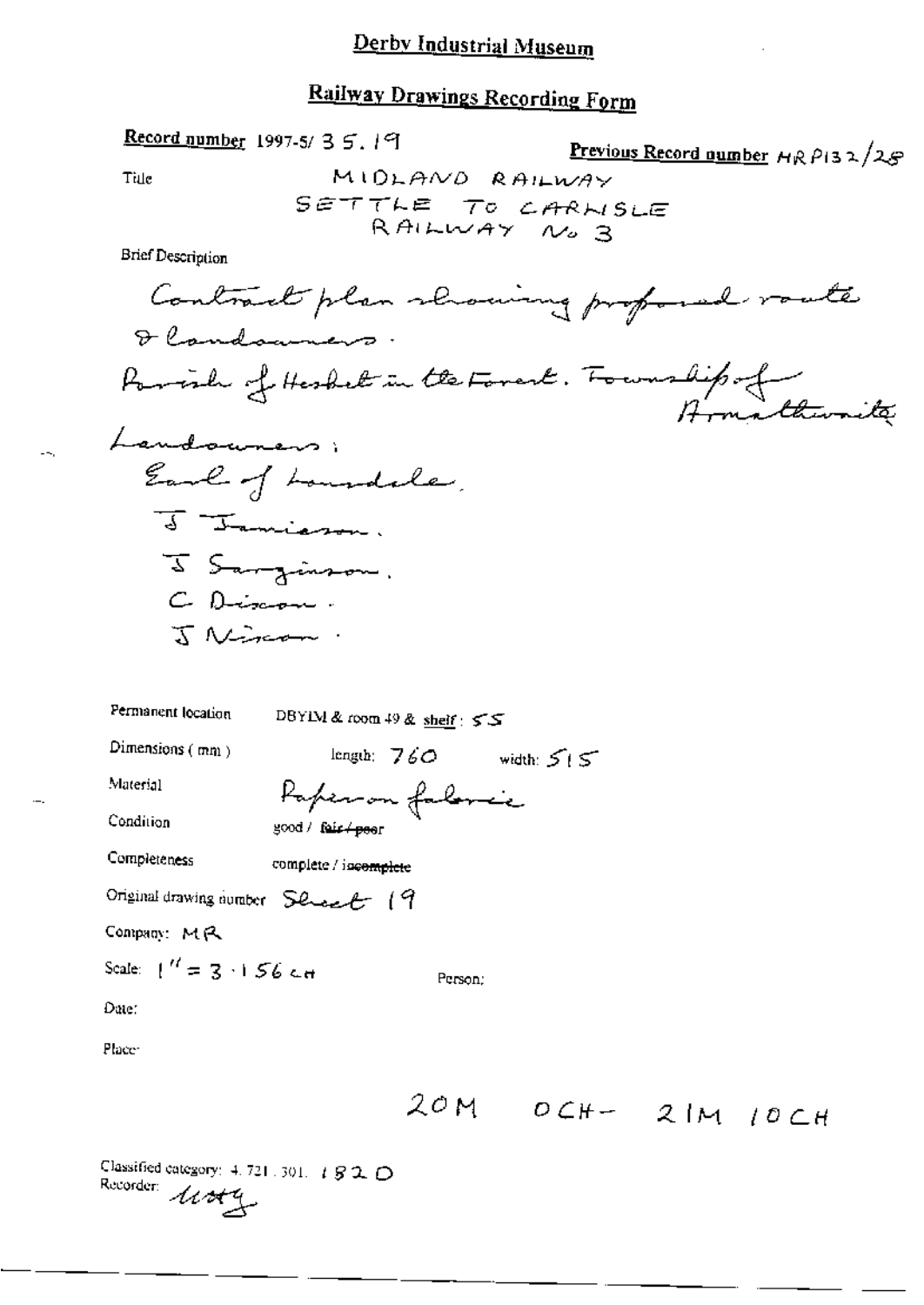Record number 1997-5/35.20 Previous Record number  $H \wedge P$ 132/25 MIDLAND RAILWAY Title SETTLE TO CARNISLE<br>RAILWAY No 3 **Brief Description** Contract plan relaxing proposed route I Candoune o. Parish of Herbel in the Forest. Township of Armathwaite un Welleral Welteral Landammens: J Nicon C Dixon Earl of boundale. Mary Stanger Theadbitter Permanent location DBYIM & room 49 & shelf: 55 Dimensions (mm) length:  $760$  width:  $515$ Paperon folonic Material Condition good / fair / peer Completeness complete / incomplete Original drawing number Seneed 20 Company: MR Scale:  $1'' = 2 \cdot 156$  cm Person; Date: Place. 21 M 10CH- 22M 20CH

Classified category:  $4.721.301.$   $192.$   $\Box$ Recorder: 11049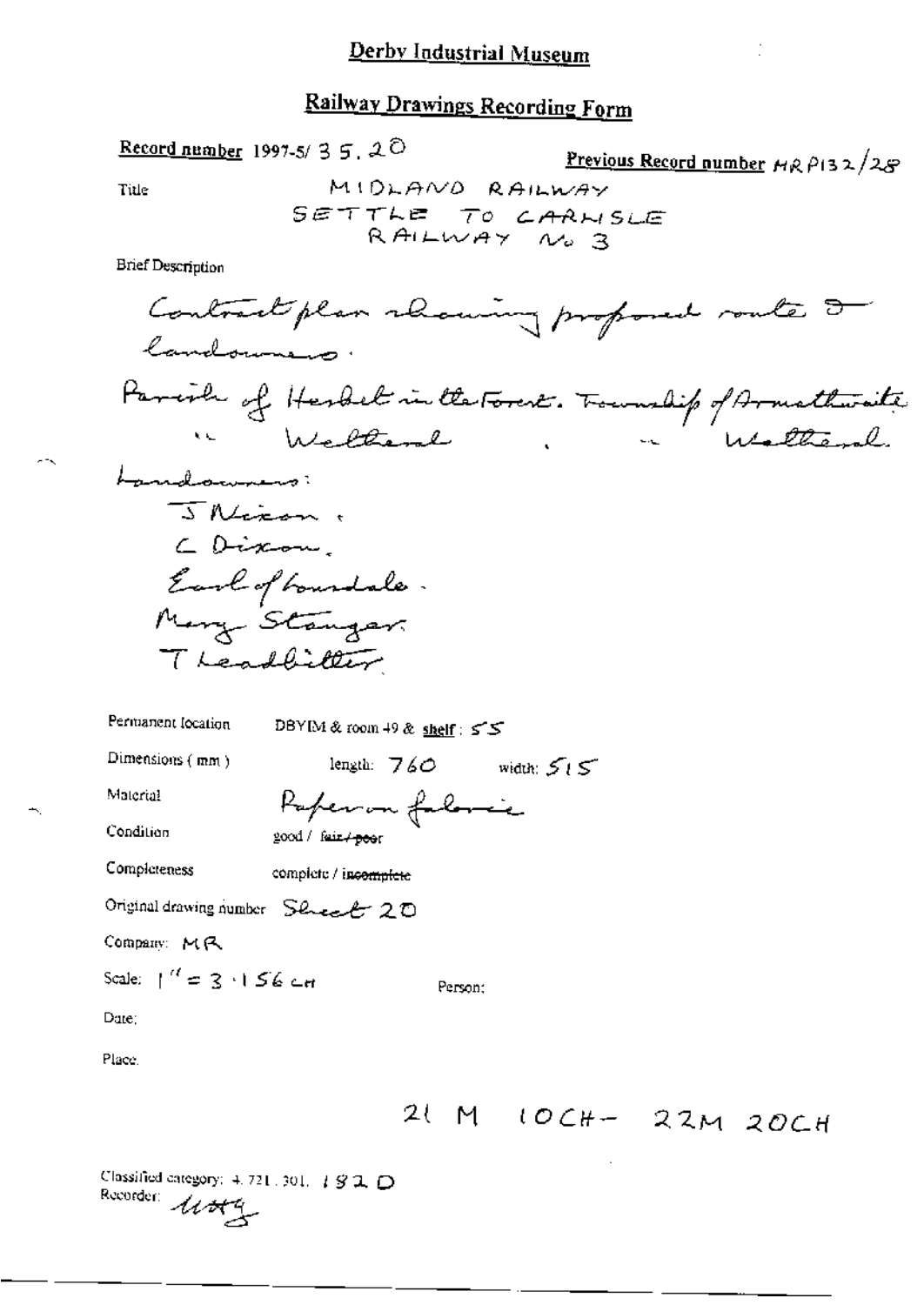Record number 1997-5/35.21 Previous Record number  $H \otimes \rho_1$ 32/25 MIDLAND RAILWAY Title SETTLE TO CARNISLE<br>RAILWAY NO 3 **Brief Description** Contract plan moving proposed vate o landowners. Parish of Welterne Township of Welternal. Landowners: Theodbitter.

| Permanent location                | DBYIM & room 49 & shelf : 55 |
|-----------------------------------|------------------------------|
| Dimensions (mm)                   | length: $760$ width: $515$   |
| Material                          | Paper on faloric             |
| Condition                         | good / fair peer             |
| Completeness                      | complete / incomplete        |
| Original drawing number Sement 2! |                              |
| Company: MR                       |                              |
| Scale: $1'' = 3.156c_H$           | Person:                      |
| Date:                             |                              |
| Place:                            |                              |
|                                   | 22M<br>$2OCH - 23M$<br>30 C  |
|                                   |                              |

Н

Classified category: 4, 721-501,  $\#$   $\mathcal{G}$  2,  $\bigcirc$ Recorder *use*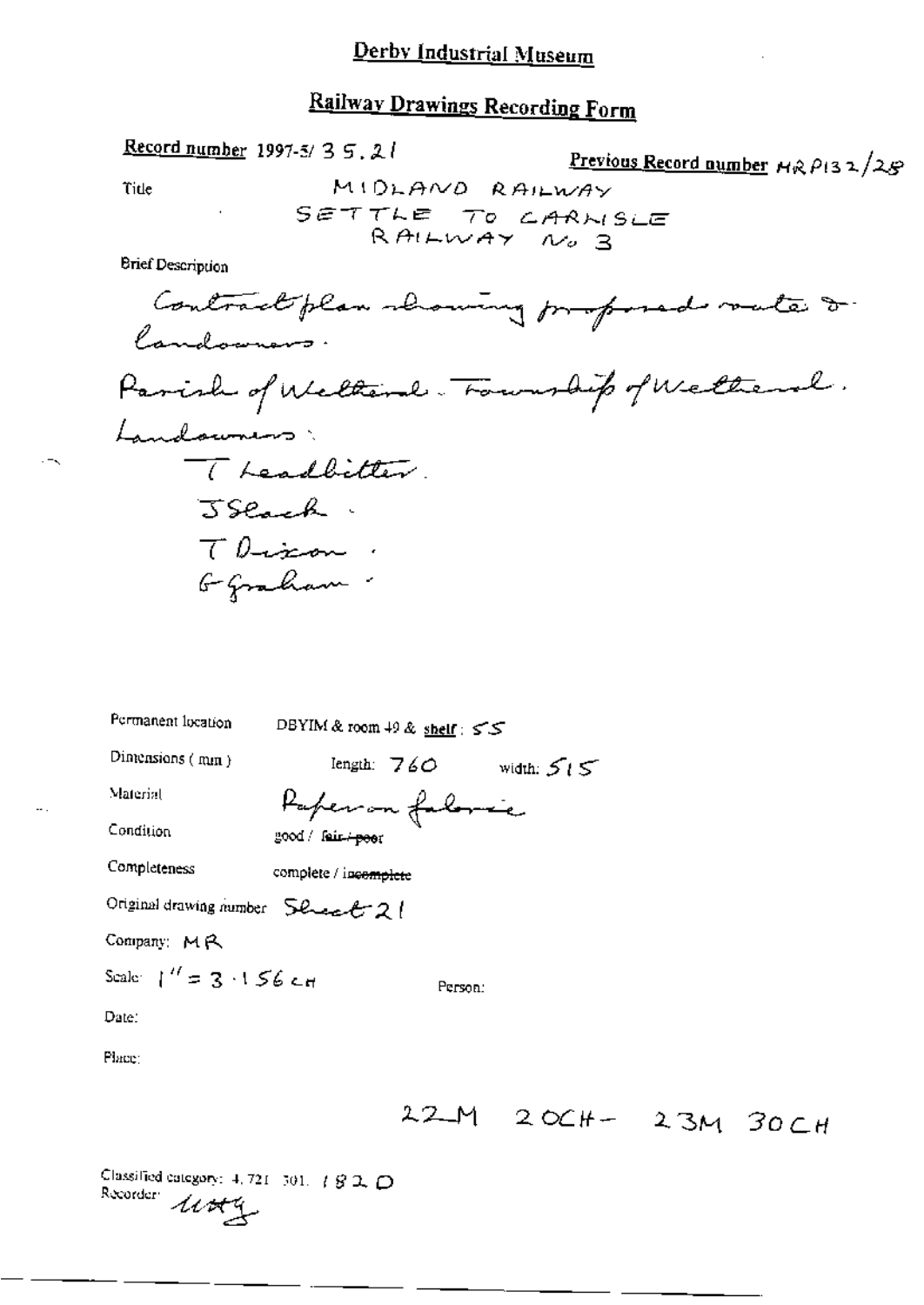Record number 1997-5/35, 22

Previous Record number  $H \otimes P$ 132/2 $\mathcal{S}$ 

Tide

**Brief Description** 



Landowners, GGraham. WCoulson. Anne Armstrong a

| Permanent location                | DBYIM & room 49 & shelf 55     |  |  |  |  |
|-----------------------------------|--------------------------------|--|--|--|--|
| Dimensions (mm)                   | length: $760$<br>width: $5/5$  |  |  |  |  |
| Material                          | Paper on faloric               |  |  |  |  |
| Condition                         | good / fair <del>/ poo</del> r |  |  |  |  |
| Completeness                      | complete / incomplete          |  |  |  |  |
| Onginal drawing number Senecal 22 |                                |  |  |  |  |
| Company: MR                       |                                |  |  |  |  |
| Scale: $1'' = 3 \cdot 156$ cm     | Person:                        |  |  |  |  |
| Date:                             |                                |  |  |  |  |
| Place:                            |                                |  |  |  |  |
|                                   |                                |  |  |  |  |

23 M 30 CH- 24 M 40CH

Classified category:  $4, 721, 501, 4, 8, 2, 0$ Recorder *Work*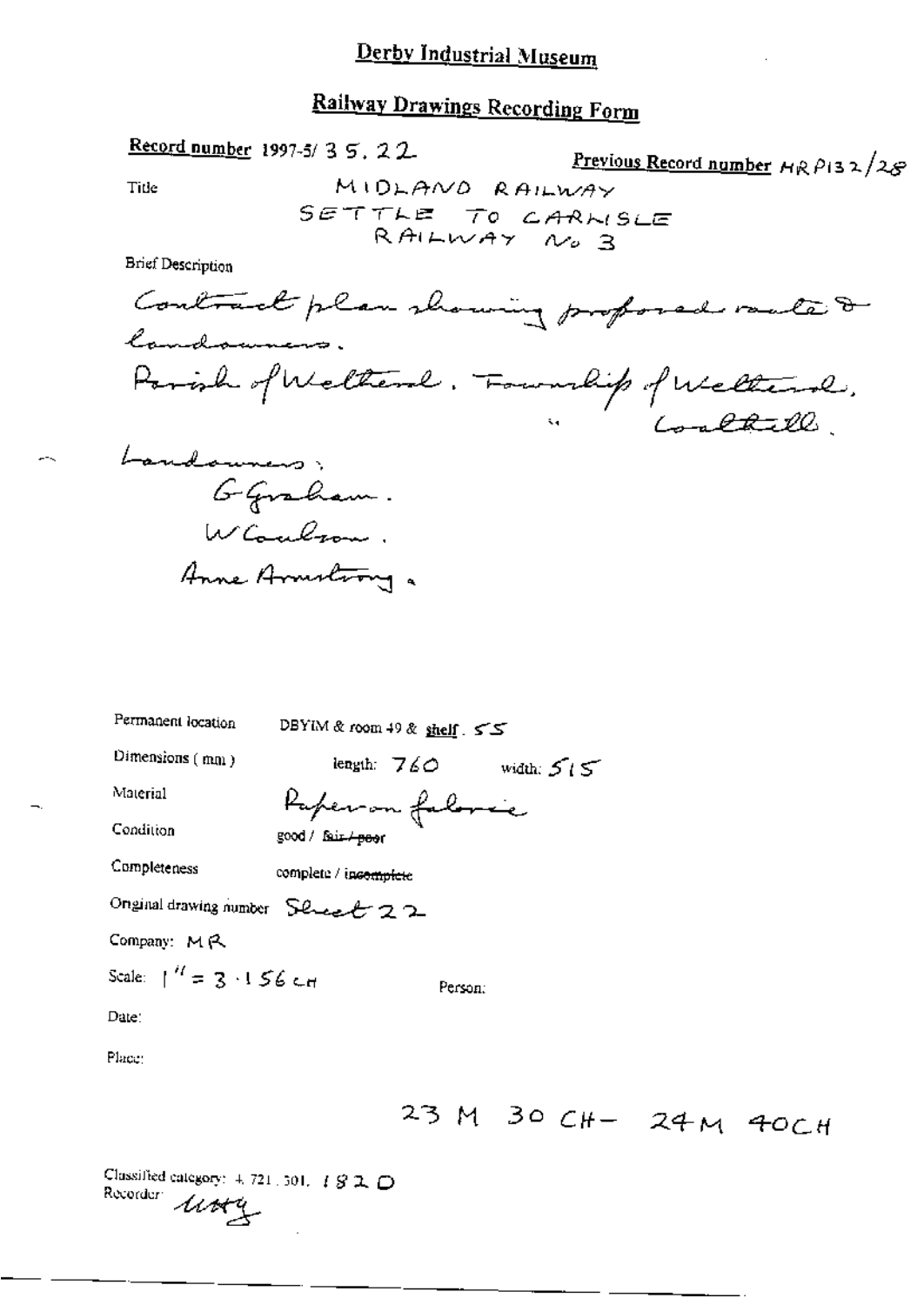$\frac{\text{Record number}}{\text{Number}}$  1997-5/35, 23 Previous Record number  $H \wedge P$ (32/25 MIDLAND RAILWAY Title SETTLE TO CARNISLE RAILWAY No 3 **Brief Description** Contract plan showing proposed voute & landowners. Parish of Wellard. Township of Coaltiells. Cumwhitton -Landonners: Anne Armstrong. J Rigg. J Paltinson. skigg. R Comellement.  $TBell.$ W Smithson. Deborah Dobinson, MaryWilliams & TBlacklock & W Walton. Catherine Blacklock J Hower.  $M$   $C$  and  $P$ Permanent location DBYIM & room 49 & shelf: 55 Dimensions (mm) length:  $760$  width:  $515$ Material Paperon folores Condition good / feir / poer Completeness complete / incomplete Original drawing number Sheel 23 Company: MR Scale:  $1'' = 3 \cdot 156$  CH Person: Date: Place:  $2441$   $40$ CH-  $25M$   $50$ CH Classified category: 4, 721, 301, 1820 Recorder usery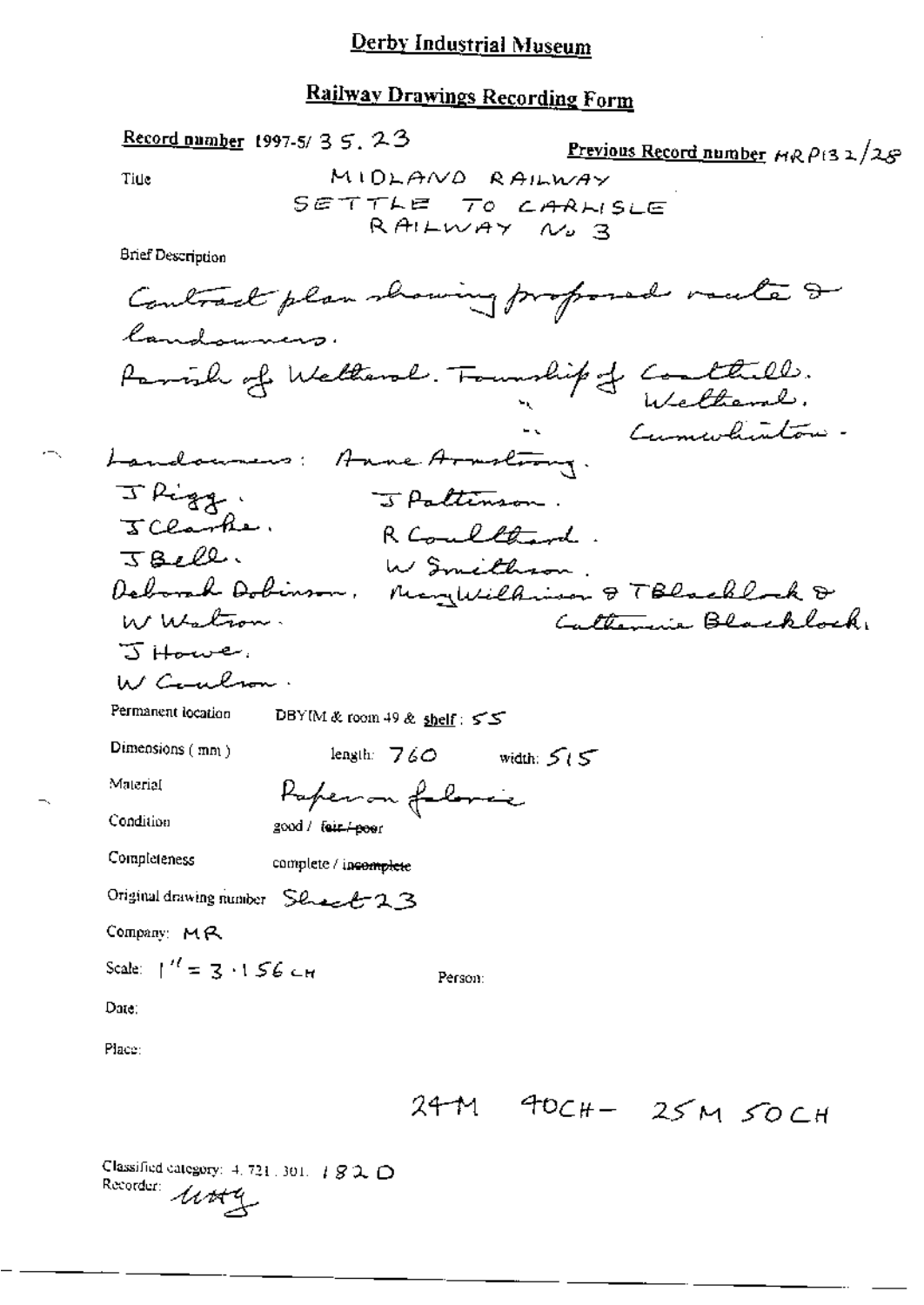Record number 1997-5/35, 24-Previous Record number  $H \otimes P$ 132/2 $\mathcal{G}$ MIDLAND RAILWAY Title SETTLE TO CARNISLE RAILWAY No 3 **Brief Description** Contract plan rhowing proposed route I Candouning. Parish of Welthernl. Township of Welternl. Cumwhinten. Landownson Martha & Sarah Frinkle. THenderson & A Nurray, WMoffat & Ignalam. Mary Wilkimson & TBlacklock scatteries Blacklock. R Sanderson. Margaret Robson. CCarruthers. W Coulson. G Martindale. W Smithson. R Graham. CArmoling. Permanent location DBYIM & room 49 & shelf: 55 Dimensions (mn) length:  $760$  width:  $515$ Material Paperon folonic Condition good / fair Looer Completeness complete / incomplete Original drawing number Sheet 24-Company: MR Scale:  $1'' = 3 \cdot 156$  cm Person: Dute; Place:  $25M$   $50CH-26M$  60CH

Classified category: 4-721, 301, 1820 Recorder 1100g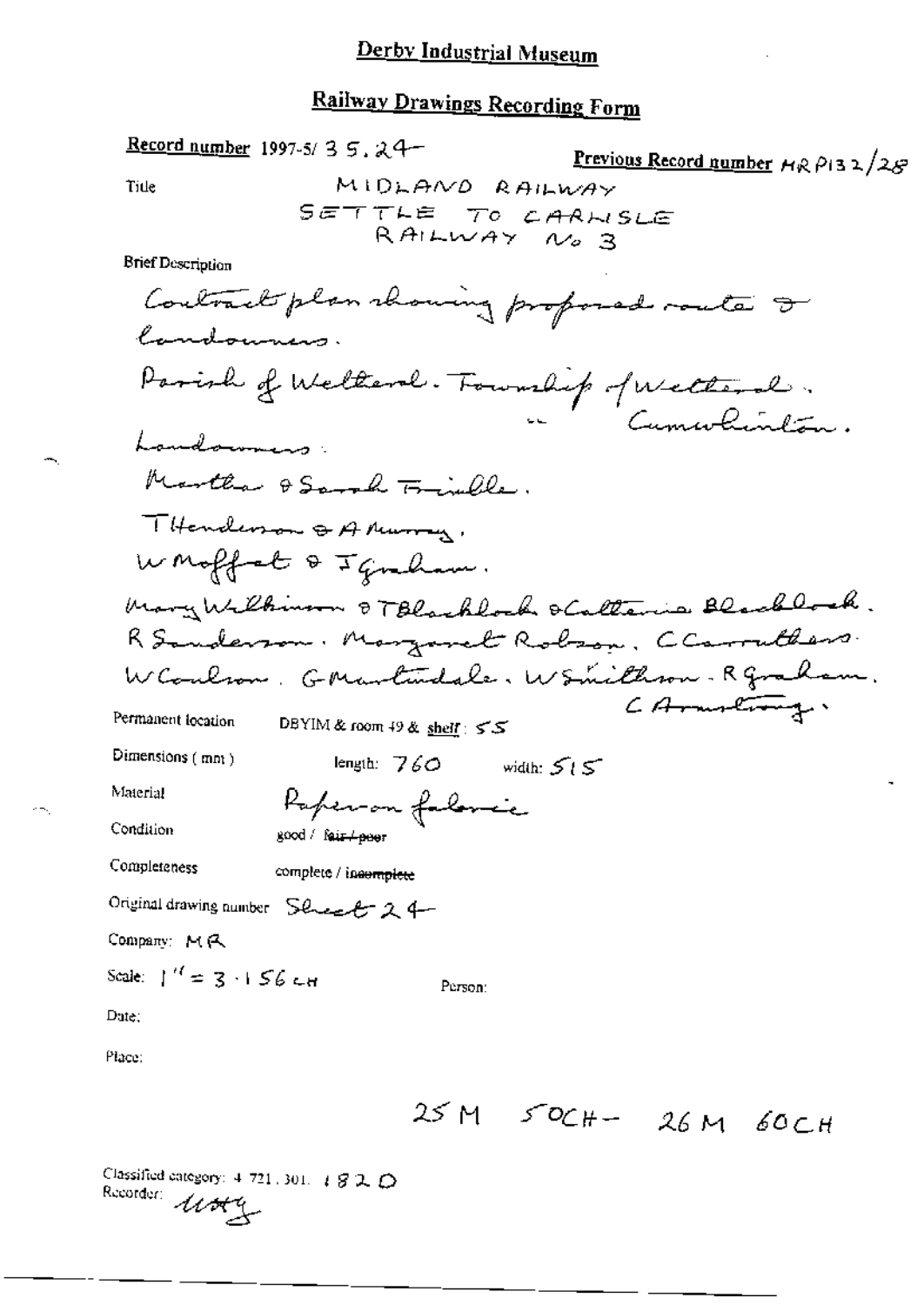| <u> 22000 - 220 - 220 - 220 - 220 - 220 - 220 - 220 - 220 - 220 - 220 - 220 - 220 - 220 - 220 - 220 - 220 - 220 - 2</u> |
|-------------------------------------------------------------------------------------------------------------------------|
| Record number 1997-5/35.25<br>2gevious Record number HR P132/2ge                                                        |
| MIDLAND RAILWAY<br>Title                                                                                                |
| SETTLE TO CARNSLE                                                                                                       |
| RAILWAY No 3<br><b>Brief Description</b>                                                                                |
|                                                                                                                         |
| Contract plan showing proposed route and<br>landommens                                                                  |
| Parcial of Welterne. Township of Cumerchanton.                                                                          |
| bandorumus:                                                                                                             |
| Margaret Robron.<br>WSulton,                                                                                            |
| W Smitteron.<br>$D$ Hodgson.                                                                                            |
| R Frimble.<br>JBraithwaile.                                                                                             |
| T Friendla,<br>R Bendle.                                                                                                |
| R graham.                                                                                                               |
| H boundale.                                                                                                             |
| Permanent location<br>DBYIM & room 49 & shelf: $55$                                                                     |
| Dimensions (nm)<br>length: $760$ width: $515$                                                                           |
| Material<br>Paperon folonic                                                                                             |
| Condition<br>good / fair / poor                                                                                         |
| Completeness<br>complete / incomplete                                                                                   |
| Original drawing number Seneed 25                                                                                       |
| Company: MR                                                                                                             |
| Scale: $1'' = 3 + 56$ cm<br>Person:                                                                                     |
| Date:                                                                                                                   |
| Place:                                                                                                                  |
| 26M 60CH- 27M 70CH                                                                                                      |

Classified category:  $4.721$ , 301,  $4.82$ ,  $D$ Classine<br>Recorder *Work* 

 $\mathbb{Z} \sim \mathbb{Z}$ 

 $-1$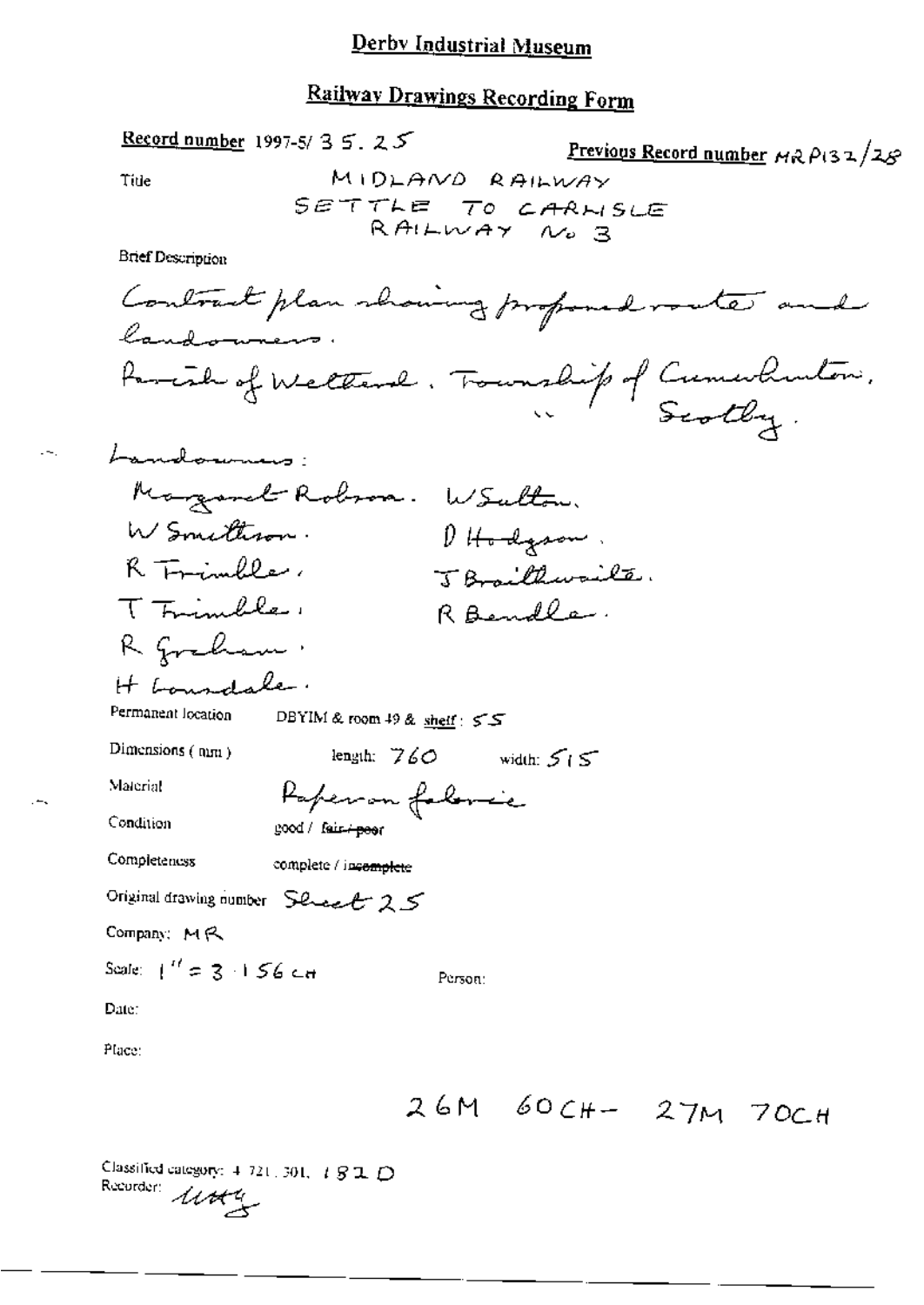Title

Previous Record number HR P132/25

**Brief Description** 

Record number 1997-5/35.26

Permanent location DBYIM & room 49 & shelf: 55 Dimensions (mm) length:  $760$  width:  $515$ Material Paperon followic Condition good / fair / poor Completeness complete / incomplete Original drawing number Sheet 26 Company: MR Scale:  $1'' = 3 \cdot 156$  cm Person:

Date:

Place:

Classified category: 4, 721, 301, 4 8 2, D Recorder: 1149